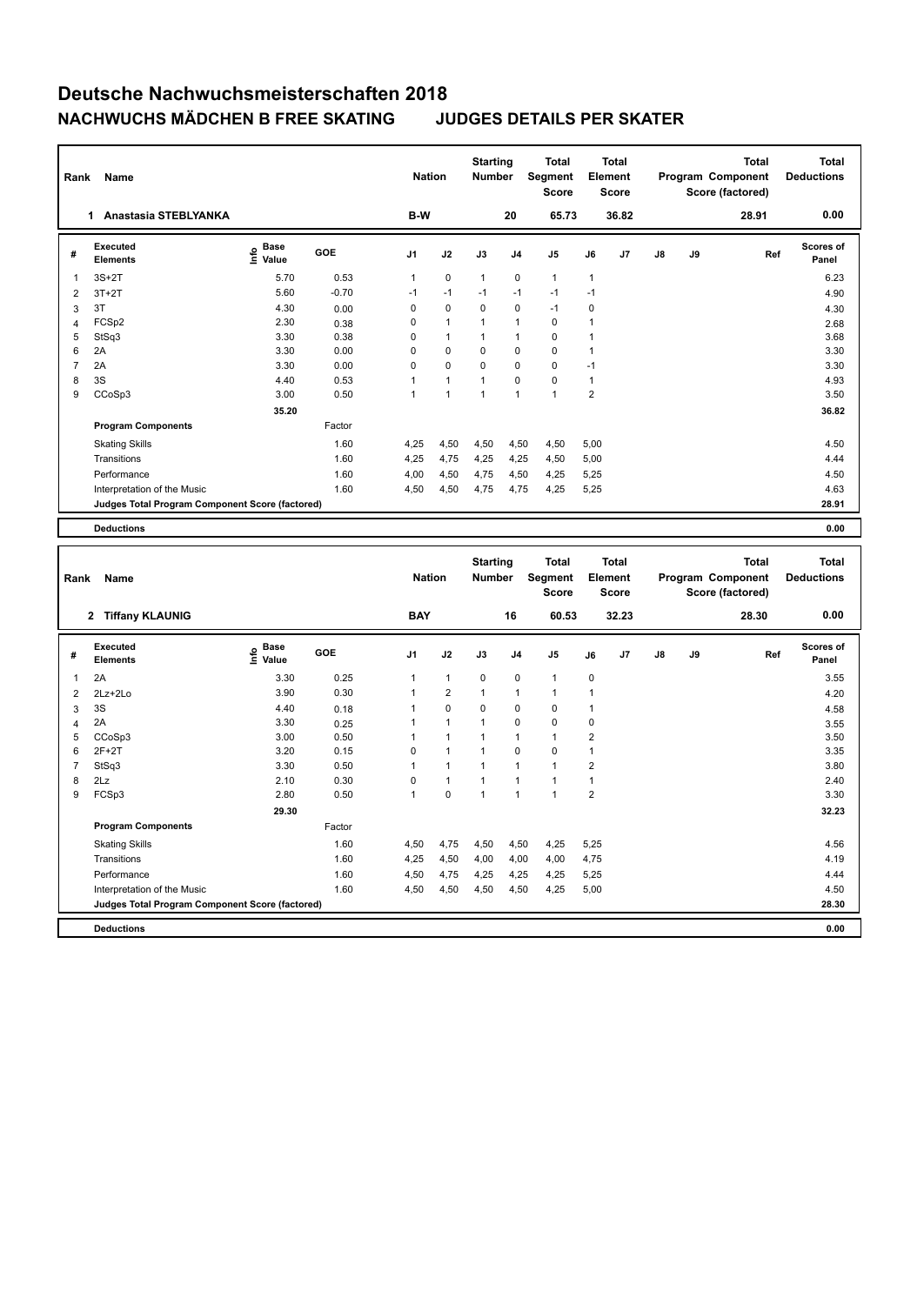| Rank           | Name                                            |                                           |            | <b>Nation</b>  |              | <b>Starting</b><br>Number |              | Total<br>Segment<br><b>Score</b> |                         | <b>Total</b><br>Element<br><b>Score</b> |    |    | <b>Total</b><br>Program Component<br>Score (factored) | <b>Total</b><br><b>Deductions</b> |
|----------------|-------------------------------------------------|-------------------------------------------|------------|----------------|--------------|---------------------------|--------------|----------------------------------|-------------------------|-----------------------------------------|----|----|-------------------------------------------------------|-----------------------------------|
|                | 3 Nicole CALDERARI                              |                                           |            | <b>BAY</b>     |              |                           | 18           | 60.48                            |                         | 30.88                                   |    |    | 29.60                                                 | 0.00                              |
| #              | <b>Executed</b><br><b>Elements</b>              | $\frac{e}{E}$ Base<br>$\frac{e}{E}$ Value | <b>GOE</b> | J1             | J2           | $\mathsf{J3}$             | J4           | J <sub>5</sub>                   | J6                      | J7                                      | J8 | J9 | Ref                                                   | Scores of<br>Panel                |
| $\mathbf{1}$   | 2A                                              | 3.30                                      | 0.13       | $\mathbf{1}$   | 0            | 0                         | $\mathbf 0$  | $\mathbf 0$                      | $\overline{2}$          |                                         |    |    |                                                       | 3.43                              |
| $\overline{2}$ | 3S                                              | 4.40                                      | $-0.18$    | $-1$           | $-1$         | 0                         | $\mathbf 0$  | $\mathbf 0$                      | $\mathbf 0$             |                                         |    |    |                                                       | 4.22                              |
| 3              | 2A                                              | 3.30                                      | 0.25       | $\mathbf{1}$   | $\mathbf{1}$ | 0                         | $\mathbf 0$  | $\pmb{0}$                        | 1                       |                                         |    |    |                                                       | 3.55                              |
| $\overline{4}$ | 2Lz+2Lo                                         | 3.90                                      | 0.08       | $\Omega$       | 1            | 0                         | $\Omega$     | $\Omega$                         | 1                       |                                         |    |    |                                                       | 3.98                              |
| 5              | CCoSp3                                          | 3.00                                      | 0.50       | 1              | $\pmb{0}$    | 1                         | $\mathbf{1}$ | $\mathbf{1}$                     | $\overline{2}$          |                                         |    |    |                                                       | 3.50                              |
| 6              | $2F+2T$                                         | 3.20                                      | 0.00       | $\mathbf 0$    | 0            | 0                         | $\mathbf 0$  | $\mathbf 0$                      | $\mathbf 0$             |                                         |    |    |                                                       | 3.20                              |
| $\overline{7}$ | StSq3                                           | 3.30                                      | 0.50       | 1              | $\mathbf{1}$ | $\mathbf{1}$              | $\mathbf{1}$ | $\mathbf{1}$                     | $\mathbf 2$             |                                         |    |    |                                                       | 3.80                              |
| 8              | 2F                                              | 1.90                                      | 0.00       | $\mathbf 0$    | 0            | 0                         | $\mathbf 0$  | $\mathbf 0$                      | $\mathbf{1}$            |                                         |    |    |                                                       | 1.90                              |
| 9              | FCSp3                                           | 2.80                                      | 0.50       | $\mathbf{1}$   | 0            | $\mathbf{1}$              | $\mathbf{1}$ | $\mathbf{1}$                     | $\mathbf{1}$            |                                         |    |    |                                                       | 3.30                              |
|                |                                                 | 29.10                                     |            |                |              |                           |              |                                  |                         |                                         |    |    |                                                       | 30.88                             |
|                | <b>Program Components</b>                       |                                           | Factor     |                |              |                           |              |                                  |                         |                                         |    |    |                                                       |                                   |
|                | <b>Skating Skills</b>                           |                                           | 1.60       | 4,50           | 4,75         | 4,50                      | 4,50         | 4,50                             | 5,25                    |                                         |    |    |                                                       | 4.56                              |
|                | Transitions                                     |                                           | 1.60       | 4,25           | 4,75         | 4,00                      | 4,25         | 4,50                             | 4,75                    |                                         |    |    |                                                       | 4.44                              |
|                | Performance                                     |                                           | 1.60       | 4,75           | 4,50         | 4,75                      | 4,75         | 4,75                             | 5,25                    |                                         |    |    |                                                       | 4.75                              |
|                | Interpretation of the Music                     |                                           | 1.60       | 4,50           | 4,75         | 4,75                      | 4,75         | 4,75                             | 5,00                    |                                         |    |    |                                                       | 4.75                              |
|                |                                                 |                                           |            |                |              |                           |              |                                  |                         |                                         |    |    |                                                       | 29.60                             |
|                | Judges Total Program Component Score (factored) |                                           |            |                |              |                           |              |                                  |                         |                                         |    |    |                                                       |                                   |
|                | <b>Deductions</b>                               |                                           |            |                |              |                           |              |                                  |                         |                                         |    |    |                                                       | 0.00                              |
|                |                                                 |                                           |            |                |              |                           |              |                                  |                         |                                         |    |    |                                                       |                                   |
| Rank           | Name                                            |                                           |            | <b>Nation</b>  |              | <b>Starting</b><br>Number |              | <b>Total</b><br>Segment<br>Score |                         | <b>Total</b><br>Element<br>Score        |    |    | <b>Total</b><br>Program Component<br>Score (factored) | <b>Total</b><br><b>Deductions</b> |
|                | 4 Leonie SCHWENZNER                             |                                           |            | <b>HES</b>     |              |                           | 15           | 55.18                            |                         | 27.97                                   |    |    | 27.21                                                 | 0.00                              |
| #              | <b>Executed</b>                                 |                                           | GOE        | J <sub>1</sub> | J2           | J3                        | J4           | J5                               | J6                      | J7                                      | J8 | J9 | Ref                                                   | Scores of                         |
|                | <b>Elements</b>                                 | $\overset{\circ}{\text{E}}$ Value         |            |                |              |                           |              |                                  |                         |                                         |    |    |                                                       | Panel                             |
| 1              | 2Lz+2Lo                                         | 3.90                                      | 0.00       | $\mathbf 0$    | $\pmb{0}$    | 0                         | $\mathbf 0$  | $\pmb{0}$                        | $\mathbf 0$             |                                         |    |    |                                                       | 3.90                              |
| $\overline{2}$ | $2A+2T$                                         | 4.60                                      | 0.13       | 1              | 0            | 0                         | $\mathbf 0$  | $\mathbf 0$                      | 1                       |                                         |    |    |                                                       | 4.73                              |
| 3              | 2Lo                                             | 1.80                                      | 0.00       | 0              | 0            | 0                         | $\Omega$     | $\Omega$                         | $\mathbf 0$             |                                         |    |    |                                                       | 1.80                              |
| $\overline{4}$ | FSSp3                                           | 2.60                                      | 0.50       | $\mathbf{1}$   | 0            | 1                         | $\mathbf{1}$ | $\mathbf{1}$                     | $\overline{\mathbf{c}}$ |                                         |    |    |                                                       | 3.10                              |
| 5              | StSq3                                           | 3.30                                      | 0.38       | 0              | 1            | 1                         | $\mathbf{1}$ | $\mathbf 0$                      | 1                       |                                         |    |    |                                                       | 3.68                              |
| 6              | 2A                                              | 3.30                                      | 0.38       | 1              | $\mathbf{1}$ | 1                         | $\mathbf 0$  | $\mathbf 0$                      | $\mathbf{1}$            |                                         |    |    |                                                       | 3.68                              |
| $\overline{7}$ | 2Lz                                             | 2.10                                      | 0.00       | $\mathbf 0$    | 0            | 0                         | $\mathbf 0$  | $\mathbf 0$                      | $\mathbf 0$             |                                         |    |    |                                                       | 2.10                              |
| 8              | 2F                                              | 1.90<br>$\mathsf{I}$                      | $-0.30$    | $-1$           | $-1$         | $-1$                      | $\mathbf 0$  | $-1$                             | $-1$                    |                                         |    |    |                                                       | 1.60                              |
| 9              | CCoSp3                                          | 3.00                                      | 0.38       | $\mathbf{1}$   | 0            | $\overline{1}$            | $\mathbf 0$  | $\overline{1}$                   | $\mathbf{1}$            |                                         |    |    |                                                       | 3.38                              |
|                |                                                 | 26.50                                     |            |                |              |                           |              |                                  |                         |                                         |    |    |                                                       | 27.97                             |
|                | <b>Program Components</b>                       |                                           | Factor     |                |              |                           |              |                                  |                         |                                         |    |    |                                                       |                                   |
|                | <b>Skating Skills</b>                           |                                           | 1.60       | 4,00           | 4,50         | 4,25                      | 4,25         | 4,00                             | 4,75                    |                                         |    |    |                                                       | 4.25                              |
|                | Transitions                                     |                                           | 1.60       | 4,00           | 4,25         | 4,00                      | 4,00         | 4,00                             | 4,75                    |                                         |    |    |                                                       | 4.06                              |
|                | Performance                                     |                                           | 1.60       | 4,50           | 4,25         | 4,25                      | 4,25         | 4,25                             | 5,00                    |                                         |    |    |                                                       | 4.31                              |
|                | Interpretation of the Music                     |                                           | 1.60       | 4,25           | 4,50         | 4,25                      | 4,00         | 4,50                             | 4,75                    |                                         |    |    |                                                       | 4.38                              |
|                | Judges Total Program Component Score (factored) |                                           |            |                |              |                           |              |                                  |                         |                                         |    |    |                                                       | 27.21                             |

! Not clear edge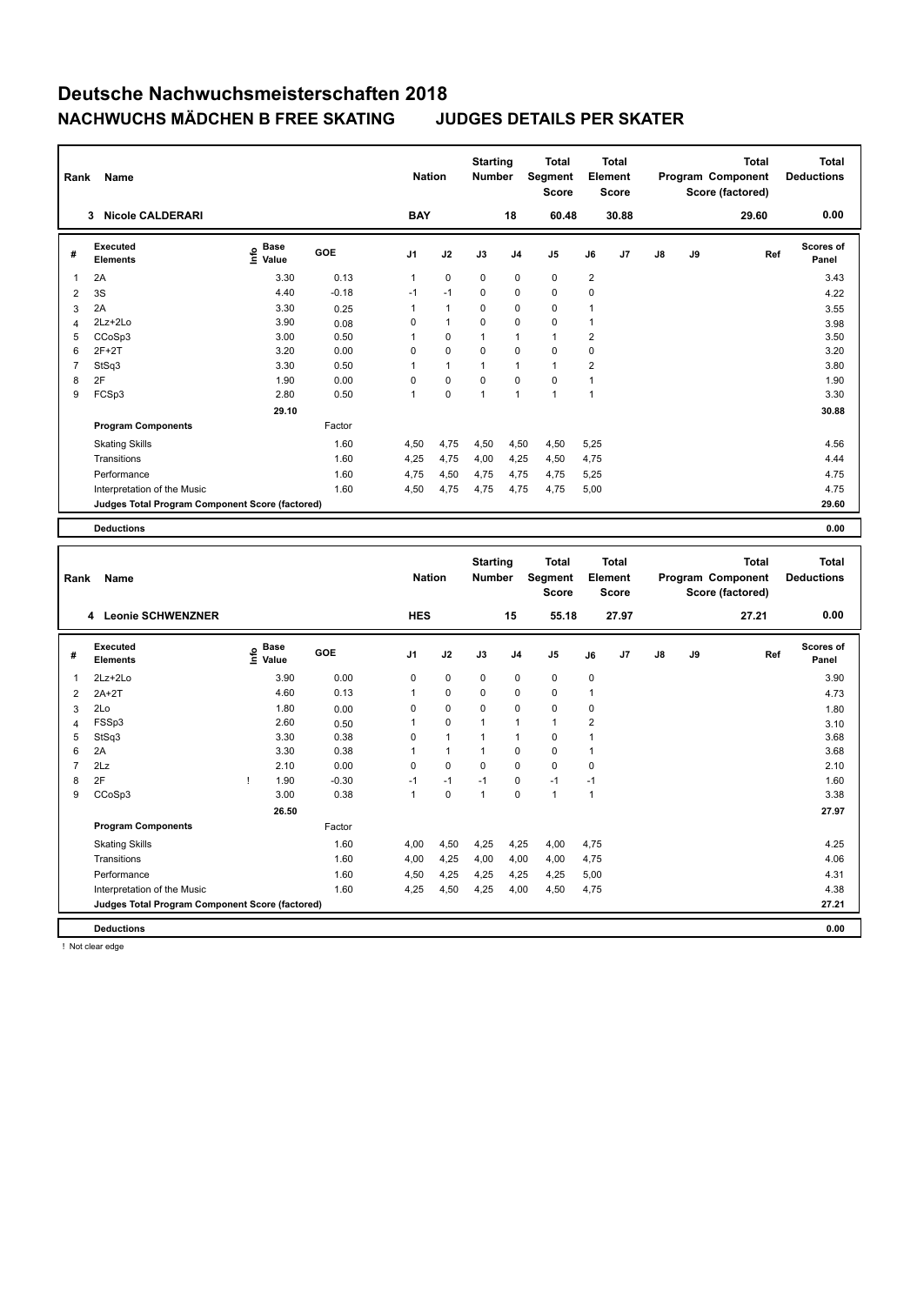| Rank           | Name                                            |      |                      |         | <b>Nation</b>  |              | <b>Starting</b><br><b>Number</b> |                | <b>Total</b><br>Segment<br><b>Score</b> |      | <b>Total</b><br>Element<br><b>Score</b> |               |    | <b>Total</b><br>Program Component<br>Score (factored) | <b>Total</b><br><b>Deductions</b> |
|----------------|-------------------------------------------------|------|----------------------|---------|----------------|--------------|----------------------------------|----------------|-----------------------------------------|------|-----------------------------------------|---------------|----|-------------------------------------------------------|-----------------------------------|
|                | <b>Janne SALATZKI</b><br>5                      |      |                      |         | <b>BER</b>     |              |                                  | 11             | 52.54                                   |      | 26.61                                   |               |    | 25.93                                                 | 0.00                              |
| #              | Executed<br><b>Elements</b>                     | ١nfo | <b>Base</b><br>Value | GOE     | J <sub>1</sub> | J2           | J3                               | J <sub>4</sub> | J <sub>5</sub>                          | J6   | J7                                      | $\mathsf{J}8$ | J9 | Ref                                                   | <b>Scores of</b><br>Panel         |
| 1              | 3T                                              |      | 4.30                 | $-0.70$ | $-2$           | $-1$         | $-1$                             | $-1$           | $-1$                                    | $-1$ |                                         |               |    |                                                       | 3.60                              |
| 2              | 2Lz+2Lo<<                                       | <<   | 2.60                 | $-0.60$ | $-2$           | $-2$         | $-2$                             | $-2$           | $-2$                                    | $-2$ |                                         |               |    |                                                       | 2.00                              |
| 3              | 2A                                              |      | 3.30                 | $-0.88$ | $-2$           | $-2$         | $-2$                             | $-2$           | $-1$                                    | $-1$ |                                         |               |    |                                                       | 2.42                              |
| 4              | 2A+2Lo                                          |      | 5.10                 | 0.13    | 1              | $\mathbf 0$  | $\mathbf 0$                      | 0              | 0                                       | 1    |                                         |               |    |                                                       | 5.23                              |
| 5              | CCoSp3                                          |      | 3.00                 | 0.50    | 1              | $\mathbf{1}$ |                                  | $\mathbf{1}$   | $\mathbf{1}$                            | 2    |                                         |               |    |                                                       | 3.50                              |
| 6              | 2Lz                                             |      | 2.10                 | 0.00    | 0              | 0            | 0                                | $\mathbf 0$    | 0                                       | 1    |                                         |               |    |                                                       | 2.10                              |
| $\overline{7}$ | StSq2                                           |      | 2.60                 | 0.25    | $\mathbf{1}$   | $\mathbf{1}$ | $\Omega$                         | $\mathbf 0$    | $\mathbf 0$                             | 1    |                                         |               |    |                                                       | 2.85                              |
| 8              | 2F                                              |      | 1.90                 | 0.08    | 0              | $\mathbf{1}$ | 0                                | $\mathbf 0$    | 0                                       | 1    |                                         |               |    |                                                       | 1.98                              |
| 9              | FCSp3                                           |      | 2.80                 | 0.13    | 0              | $\pmb{0}$    | 1                                | 0              | $\pmb{0}$                               | 2    |                                         |               |    |                                                       | 2.93                              |
|                |                                                 |      | 27.70                |         |                |              |                                  |                |                                         |      |                                         |               |    |                                                       | 26.61                             |
|                | <b>Program Components</b>                       |      |                      | Factor  |                |              |                                  |                |                                         |      |                                         |               |    |                                                       |                                   |
|                | <b>Skating Skills</b>                           |      |                      | 1.60    | 4,25           | 4,25         | 4,00                             | 4,00           | 4,00                                    | 5,00 |                                         |               |    |                                                       | 4.13                              |
|                | Transitions                                     |      |                      | 1.60    | 4,00           | 4,00         | 3,75                             | 3,50           | 3,75                                    | 4,75 |                                         |               |    |                                                       | 3.88                              |
|                | Performance                                     |      |                      | 1.60    | 4,50           | 4,25         | 3,75                             | 3,75           | 3,75                                    | 5,00 |                                         |               |    |                                                       | 4.06                              |
|                | Interpretation of the Music                     |      |                      | 1.60    | 4,50           | 4,00         | 4,00                             | 3,75           | 4,00                                    | 4,75 |                                         |               |    |                                                       | 4.13                              |
|                | Judges Total Program Component Score (factored) |      |                      |         |                |              |                                  |                |                                         |      |                                         |               |    |                                                       | 25.93                             |
|                | <b>Deductions</b>                               |      |                      |         |                |              |                                  |                |                                         |      |                                         |               |    |                                                       | 0.00                              |

<< Downgraded jump

| Rank | Name                                            |                                  |            | <b>Nation</b>  |              | <b>Starting</b><br><b>Number</b> |                | <b>Total</b><br>Segment<br><b>Score</b> | Element        | <b>Total</b><br><b>Score</b> |               |    | <b>Total</b><br>Program Component<br>Score (factored) | <b>Total</b><br><b>Deductions</b> |
|------|-------------------------------------------------|----------------------------------|------------|----------------|--------------|----------------------------------|----------------|-----------------------------------------|----------------|------------------------------|---------------|----|-------------------------------------------------------|-----------------------------------|
|      | 6 Aya HATAKAWA                                  |                                  |            | <b>BAY</b>     |              |                                  | 13             | 51.54                                   |                | 25.43                        |               |    | 26.11                                                 | 0.00                              |
| #    | Executed<br><b>Elements</b>                     | <b>Base</b><br>e Base<br>⊆ Value | <b>GOE</b> | J <sub>1</sub> | J2           | J3                               | J <sub>4</sub> | J5                                      | J6             | J7                           | $\mathsf{J}8$ | J9 | Ref                                                   | <b>Scores of</b><br>Panel         |
| 1    | 2F                                              | 1.90                             | 0.30       | 1              | $\mathbf{1}$ | $\mathbf{1}$                     | $\mathbf{1}$   | $\mathbf{1}$                            | $\overline{2}$ |                              |               |    |                                                       | 2.20                              |
| 2    | 2Lo                                             | 1.80                             | 0.30       | 0              | $\mathbf{1}$ | 1                                | $\mathbf{1}$   | $\mathbf{1}$                            | $\overline{2}$ |                              |               |    |                                                       | 2.10                              |
| 3    | 2A                                              | 3.30                             | 0.00       | 0              | 0            | 0                                | 0              | 0                                       | $\mathbf 0$    |                              |               |    |                                                       | 3.30                              |
| 4    | $2Lz + 2T$                                      | 3.40                             | 0.00       | 0              | $\mathbf 0$  | $\mathbf 0$                      | $\mathbf{1}$   | $\mathbf 0$                             | $\mathbf 0$    |                              |               |    |                                                       | 3.40                              |
| 5    | FSSp3                                           | 2.60                             | 0.25       | 0              | $\mathbf 0$  | 1                                | $\mathbf{1}$   | $\mathbf 0$                             | 2              |                              |               |    |                                                       | 2.85                              |
| 6    | StSq2                                           | 2.60                             | 0.00       | 0              | $\mathbf 0$  |                                  | $\mathbf 0$    | $\mathbf 0$                             | $\mathbf 0$    |                              |               |    |                                                       | 2.60                              |
|      | 2Lz                                             | 2.10                             | 0.30       |                | 0            | 1                                | $\mathbf{1}$   | $\mathbf{1}$                            | 2              |                              |               |    |                                                       | 2.40                              |
| 8    | $2F+2T$                                         | 3.20                             | 0.00       | 0              | $\mathbf 0$  | 0                                | $\mathbf 0$    | $\mathbf 0$                             | 1              |                              |               |    |                                                       | 3.20                              |
| 9    | CCoSp3                                          | 3.00                             | 0.38       | 1              | $\pmb{0}$    | 1                                | $\mathbf{1}$   | $\mathbf 0$                             | 1              |                              |               |    |                                                       | 3.38                              |
|      |                                                 | 23.90                            |            |                |              |                                  |                |                                         |                |                              |               |    |                                                       | 25.43                             |
|      | <b>Program Components</b>                       |                                  | Factor     |                |              |                                  |                |                                         |                |                              |               |    |                                                       |                                   |
|      | <b>Skating Skills</b>                           |                                  | 1.60       | 4,25           | 4,25         | 4,25                             | 4,25           | 4,00                                    | 4,50           |                              |               |    |                                                       | 4.25                              |
|      | Transitions                                     |                                  | 1.60       | 4,00           | 3,75         | 4,00                             | 4,00           | 4,00                                    | 4,50           |                              |               |    |                                                       | 4.00                              |
|      | Performance                                     |                                  | 1.60       | 3,75           | 3,75         | 4,00                             | 4,00           | 4,00                                    | 4,75           |                              |               |    |                                                       | 3.94                              |
|      | Interpretation of the Music                     |                                  | 1.60       | 4,00           | 3,75         | 4,25                             | 4,25           | 4,00                                    | 4,75           |                              |               |    |                                                       | 4.13                              |
|      | Judges Total Program Component Score (factored) |                                  |            |                |              |                                  |                |                                         |                |                              |               |    |                                                       | 26.11                             |
|      | <b>Deductions</b>                               |                                  |            |                |              |                                  |                |                                         |                |                              |               |    |                                                       | 0.00                              |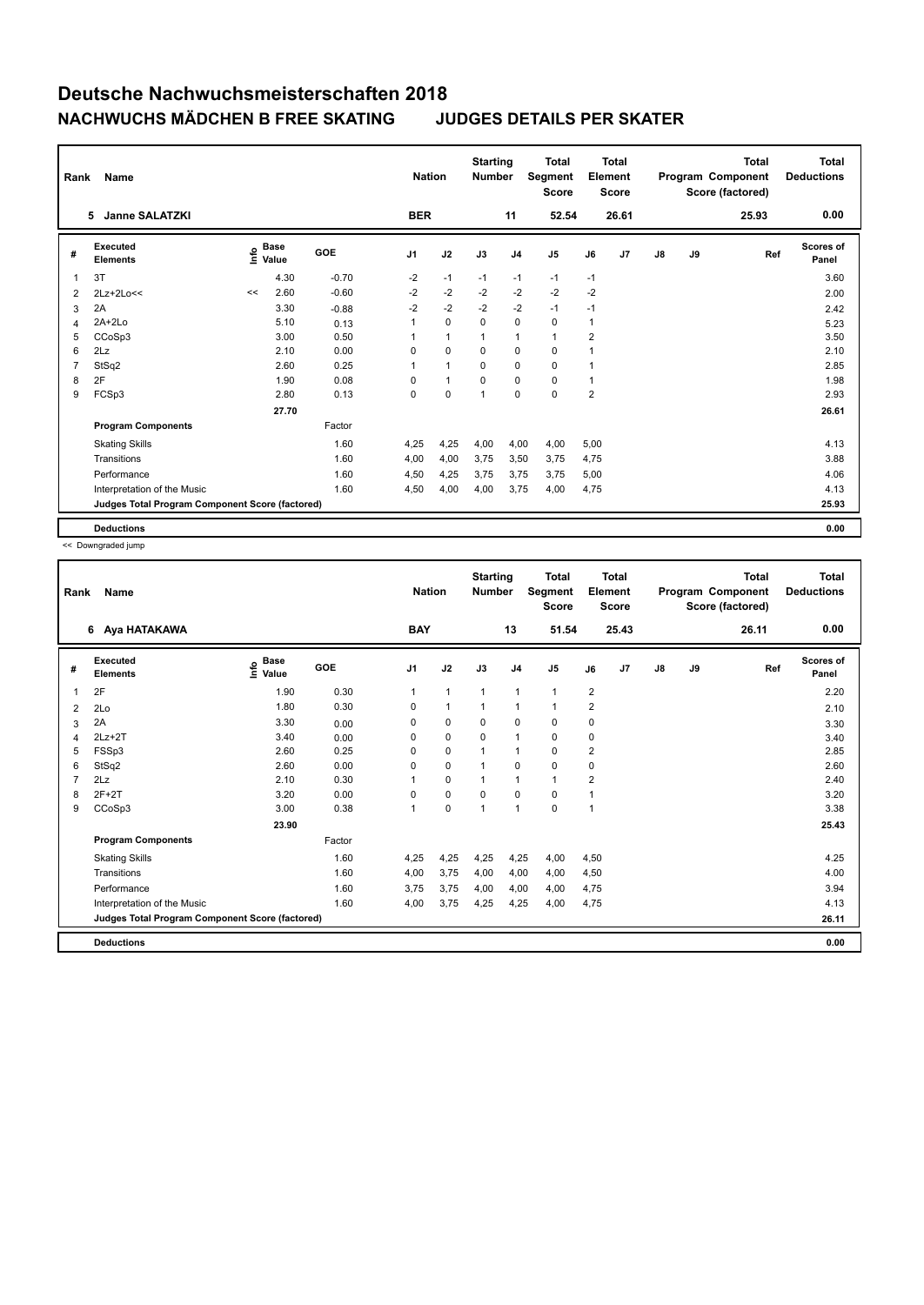| Rank             | Name                                            |                                           |         | <b>Nation</b>  |                | <b>Starting</b><br><b>Number</b> |                | <b>Total</b><br>Segment<br><b>Score</b> |                         | <b>Total</b><br>Element<br><b>Score</b> |    |    | <b>Total</b><br>Program Component<br>Score (factored) |     | <b>Total</b><br><b>Deductions</b> |
|------------------|-------------------------------------------------|-------------------------------------------|---------|----------------|----------------|----------------------------------|----------------|-----------------------------------------|-------------------------|-----------------------------------------|----|----|-------------------------------------------------------|-----|-----------------------------------|
|                  | 7 Michele EHEMANN                               |                                           |         | <b>BAY</b>     |                |                                  | 8              | 51.19                                   |                         | 25.18                                   |    |    | 26.01                                                 |     | 0.00                              |
| #                | <b>Executed</b><br><b>Elements</b>              | $\frac{6}{5}$ Base<br>$\frac{5}{5}$ Value | GOE     | J <sub>1</sub> | J2             | J3                               | J <sub>4</sub> | J <sub>5</sub>                          | J6                      | J7                                      | J8 | J9 |                                                       | Ref | <b>Scores of</b><br>Panel         |
| $\mathbf{1}$     | 2F                                              | 1.90                                      | 0.30    | 1              | $\mathbf{1}$   | 1                                | $\mathbf{1}$   | $\mathbf{1}$                            | 1                       |                                         |    |    |                                                       |     | 2.20                              |
| $\overline{2}$   | 2Lz+2Lo                                         | 3.90                                      | 0.23    | $\mathsf 0$    | 1              | 1                                | $\overline{1}$ | $\pmb{0}$                               | $\mathbf{1}$            |                                         |    |    |                                                       |     | 4.13                              |
| 3                | StSq3                                           | 3.30                                      | 0.50    | $\mathbf{1}$   | 0              | 1                                | $\overline{1}$ | $\mathbf{1}$                            | $\mathbf{1}$            |                                         |    |    |                                                       |     | 3.80                              |
| $\overline{4}$   | 1A                                              | 1.10                                      | 0.00    | $\mathsf 0$    | 0              | 0                                | $\mathbf 0$    | $\pmb{0}$                               | 0                       |                                         |    |    |                                                       |     | 1.10                              |
| 5                | 2Lz                                             | 2.10                                      | 0.00    | $\mathsf 0$    | $\mathbf 0$    | 0                                | $\mathbf 0$    | $\mathbf 0$                             | $\mathbf 0$             |                                         |    |    |                                                       |     | 2.10                              |
| 6                | FCSp3                                           | 2.80                                      | 0.25    | $\mathbf 0$    | 0              | 1                                | $\overline{1}$ | $\mathbf{1}$                            | $\mathbf 0$             |                                         |    |    |                                                       |     | 3.05                              |
| $\overline{7}$   | $2F+2T$                                         | 3.20                                      | 0.30    | $\mathbf 0$    | 1              | 1                                | $\mathbf{1}$   | $\mathbf{1}$                            | 1                       |                                         |    |    |                                                       |     | 3.50                              |
| 8                | 2Lo                                             | 1.80                                      | 0.00    | $\mathbf 0$    | $\overline{1}$ | 0                                | $\mathbf 0$    | $\mathbf 0$                             | $\mathbf 0$             |                                         |    |    |                                                       |     | 1.80                              |
| 9                | CCoSp3                                          | 3.00                                      | 0.50    | 1              | 0              | 1                                | $\mathbf{1}$   | $\mathbf{1}$                            | $\mathbf{1}$            |                                         |    |    |                                                       |     | 3.50                              |
|                  |                                                 | 23.10                                     |         |                |                |                                  |                |                                         |                         |                                         |    |    |                                                       |     | 25.18                             |
|                  | <b>Program Components</b>                       |                                           | Factor  |                |                |                                  |                |                                         |                         |                                         |    |    |                                                       |     |                                   |
|                  | <b>Skating Skills</b>                           |                                           | 1.60    | 4,25           | 4,25           | 4,25                             | 4,25           | 4,25                                    | 4,00                    |                                         |    |    |                                                       |     | 4.25                              |
|                  | Transitions                                     |                                           | 1.60    | 3,75           | 4,00           | 3,75                             | 4,00           | 4,00                                    | 3,75                    |                                         |    |    |                                                       |     | 3.88                              |
|                  | Performance                                     |                                           | 1.60    | 4,25           | 3,75           | 4,00                             | 4,25           | 4,50                                    | 3,50                    |                                         |    |    |                                                       |     | 4.06                              |
|                  | Interpretation of the Music                     |                                           | 1.60    | 4,00           | 3,75           | 4,25                             | 4,00           | 4,50                                    | 4,00                    |                                         |    |    |                                                       |     | 4.06                              |
|                  | Judges Total Program Component Score (factored) |                                           |         |                |                |                                  |                |                                         |                         |                                         |    |    |                                                       |     | 26.01                             |
|                  |                                                 |                                           |         |                |                |                                  |                |                                         |                         |                                         |    |    |                                                       |     |                                   |
|                  | <b>Deductions</b>                               |                                           |         |                |                |                                  |                |                                         |                         |                                         |    |    |                                                       |     | 0.00                              |
|                  |                                                 |                                           |         |                |                |                                  |                |                                         |                         |                                         |    |    |                                                       |     |                                   |
|                  |                                                 |                                           |         |                |                |                                  |                |                                         |                         |                                         |    |    |                                                       |     |                                   |
|                  |                                                 |                                           |         |                |                | <b>Starting</b>                  |                | <b>Total</b>                            |                         | <b>Total</b>                            |    |    | <b>Total</b>                                          |     | <b>Total</b>                      |
| Rank             | Name                                            |                                           |         | <b>Nation</b>  |                | Number                           |                | Segment                                 |                         | Element                                 |    |    | Program Component                                     |     | <b>Deductions</b>                 |
|                  |                                                 |                                           |         |                |                |                                  |                | <b>Score</b>                            |                         | <b>Score</b>                            |    |    | Score (factored)                                      |     |                                   |
|                  | 8 Maria Aimee RENNE                             |                                           |         | <b>BER</b>     |                |                                  | 19             | 50.22                                   |                         | 23.70                                   |    |    | 27.02                                                 |     | 0.50                              |
| #                | Executed                                        |                                           | GOE     | J <sub>1</sub> | J2             | J3                               | J4             | J <sub>5</sub>                          | J6                      | J7                                      | J8 | J9 |                                                       | Ref | Scores of                         |
|                  | <b>Elements</b>                                 | e Base<br>E Value                         |         |                |                |                                  |                |                                         |                         |                                         |    |    |                                                       |     | Panel                             |
| $\mathbf{1}$     | 3S                                              | 4.40                                      | $-2.10$ | $-3$           | $-3$           | $-3$                             | $-3$           | $-3$                                    | -3                      |                                         |    |    |                                                       |     | 2.30                              |
| $\boldsymbol{2}$ | 1A                                              | 1.10                                      | 0.00    | $-1$           | 0              | 0                                | $\mathbf 0$    | $\pmb{0}$                               | $\mathbf 0$             |                                         |    |    |                                                       |     | 1.10                              |
| 3                | $2F+2T$                                         | 3.20                                      | 0.00    | $-1$           | $\pmb{0}$      | 0                                | $\mathbf 0$    | $\pmb{0}$                               | $\mathbf 0$             |                                         |    |    |                                                       |     | 3.20                              |
| $\overline{4}$   | FCSp2                                           | 2.30                                      | 0.50    | $\mathsf 0$    | $\mathbf{1}$   | 1                                | $\mathbf{1}$   | $\mathbf{1}$                            | $\overline{\mathbf{c}}$ |                                         |    |    |                                                       |     | 2.80                              |
| 5                | 2A                                              | 3.30                                      | $-1.00$ | $-2$           | $-2$           | $-2$                             | $-2$           | $-2$                                    | $-2$                    |                                         |    |    |                                                       |     | 2.30                              |
| 6                | StSq3                                           | 3.30                                      | 0.50    | $\mathsf 0$    | $\mathbf{1}$   | 1                                | $\mathbf{1}$   | $\mathbf{1}$                            | $\overline{2}$          |                                         |    |    |                                                       |     | 3.80                              |
| $\overline{7}$   | $2Lz+2T$                                        | 3.40                                      | 0.30    | $\mathsf 0$    | $\mathbf{1}$   | 1                                | $\mathbf{1}$   | $\mathbf{1}$                            | $\mathbf{1}$            |                                         |    |    |                                                       |     | 3.70                              |
| 8                | 2F                                              | 1.90                                      | $-0.90$ | -3             | $-3$           | $-3$                             | $-3$           | -3                                      | -3                      |                                         |    |    |                                                       |     | 1.00                              |
| 9                | CCoSp3                                          | 3.00                                      | 0.50    | $\mathbf{1}$   | $\mathbf{1}$   | $\mathbf{1}$                     | $\mathbf{1}$   | $\mathbf{1}$                            | 3                       |                                         |    |    |                                                       |     | 3.50                              |
|                  |                                                 | 25.90                                     |         |                |                |                                  |                |                                         |                         |                                         |    |    |                                                       |     | 23.70                             |
|                  | <b>Program Components</b>                       |                                           | Factor  |                |                |                                  |                |                                         |                         |                                         |    |    |                                                       |     |                                   |
|                  | <b>Skating Skills</b>                           |                                           | 1.60    | 4,25           | 4,75           | 4,25                             | 4,25           | 4,50                                    | 5,00                    |                                         |    |    |                                                       |     | 4.44                              |
|                  | Transitions                                     |                                           | 1.60    | 4,00           | 4,50           | 3,75                             | 3,75           | 4,25                                    | 4,75                    |                                         |    |    |                                                       |     | 4.13                              |
|                  | Performance                                     |                                           | 1.60    | 4,00           | 4,25           | 3,75                             | 4,00           | 4,50                                    | 4,25                    |                                         |    |    |                                                       |     | 4.13                              |
|                  | Interpretation of the Music                     |                                           | 1.60    | 4,00           | 4,25           | 4,00                             | 4,00           | 4,50                                    | 5,00                    |                                         |    |    |                                                       |     | 4.19                              |
|                  | Judges Total Program Component Score (factored) |                                           |         |                |                |                                  |                |                                         |                         |                                         |    |    |                                                       |     | 27.02                             |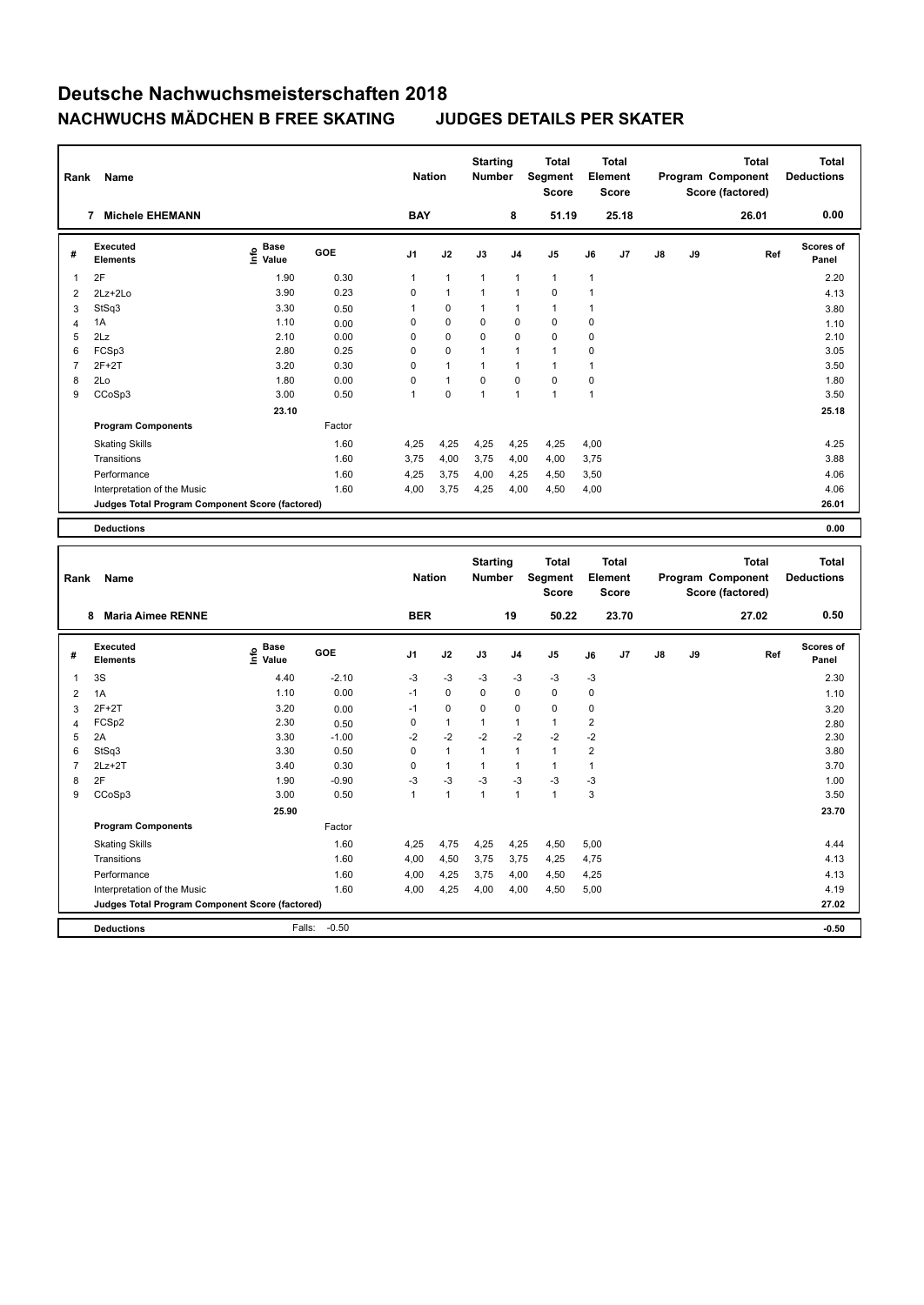|                     | Name                                                   |                                           |              | <b>Nation</b>    |              | <b>Starting</b><br>Number |                            | <b>Total</b><br>Segment<br><b>Score</b> |                               | <b>Total</b><br>Element<br><b>Score</b> |    |    | <b>Total</b><br>Program Component<br>Score (factored) | <b>Total</b><br><b>Deductions</b> |
|---------------------|--------------------------------------------------------|-------------------------------------------|--------------|------------------|--------------|---------------------------|----------------------------|-----------------------------------------|-------------------------------|-----------------------------------------|----|----|-------------------------------------------------------|-----------------------------------|
|                     | 9 Andrea PEKAREK                                       |                                           |              | <b>BAY</b>       |              |                           | 17                         | 49.77                                   |                               | 24.75                                   |    |    | 25.52                                                 | 0.50                              |
| #                   | <b>Executed</b><br><b>Elements</b>                     | $\frac{e}{E}$ Base<br>$\frac{e}{E}$ Value | GOE          | J <sub>1</sub>   | J2           | J3                        | J4                         | J <sub>5</sub>                          | J6                            | J7                                      | J8 | J9 | Ref                                                   | <b>Scores of</b><br>Panel         |
| 1                   | 3Lo                                                    | 5.10                                      | $-2.10$      | $-3$             | $-3$         | $-3$                      | $-3$                       | -3                                      | -3                            |                                         |    |    |                                                       | 3.00                              |
| $\overline{2}$      | $2A+2T$                                                | 4.60                                      | $-1.50$      | $-3$             | $-3$         | -3                        | $-3$                       | $-3$                                    | -3                            |                                         |    |    |                                                       | 3.10                              |
| 3                   | $2Lz + 2T$                                             | 3.40                                      | 0.00         | $\mathsf 0$      | $\mathbf{1}$ | 0                         | $\mathbf 0$                | $\pmb{0}$                               | $\mathbf 0$                   |                                         |    |    |                                                       | 3.40                              |
| $\overline{4}$      | FCSSp3                                                 | 2.60                                      | 0.25         | $\mathbf{1}$     | 0            | 1                         | $\mathbf 0$                | $\pmb{0}$                               | $\mathbf{1}$                  |                                         |    |    |                                                       | 2.85                              |
| 5                   | 2A                                                     | 3.30                                      | $-1.50$      | $-3$             | $-3$         | $-3$                      | $-3$                       | $-3$                                    | -3                            |                                         |    |    |                                                       | 1.80                              |
| 6                   | 2F                                                     | 1.90                                      | 0.00         | $\mathsf 0$      | $\pmb{0}$    | 0                         | $\mathbf 0$                | $\mathbf{1}$                            | $\mathbf 0$                   |                                         |    |    |                                                       | 1.90                              |
| $\overline{7}$      | StSq3                                                  | 3.30                                      | 0.00         | $\mathbf{1}$     | 0            | 0                         | $\mathbf 0$                | 0                                       | 0                             |                                         |    |    |                                                       | 3.30                              |
| 8                   | 2F                                                     | 1.90                                      | 0.00         | $\mathsf 0$      | 0            | 0                         | $\mathbf 0$                | $\pmb{0}$                               | $\mathbf 0$                   |                                         |    |    |                                                       | 1.90                              |
| 9                   | CCoSp3                                                 | 3.00                                      | 0.50         | 1                | $\mathbf{1}$ | 1                         | $\mathbf 0$                | $\mathbf{1}$                            | $\mathbf{1}$                  |                                         |    |    |                                                       | 3.50                              |
|                     |                                                        | 29.10                                     |              |                  |              |                           |                            |                                         |                               |                                         |    |    |                                                       | 24.75                             |
|                     | <b>Program Components</b>                              |                                           | Factor       |                  |              |                           |                            |                                         |                               |                                         |    |    |                                                       |                                   |
|                     | <b>Skating Skills</b>                                  |                                           | 1.60         | 4,25             | 4,25         | 4,00                      | 4,25                       | 4,25                                    | 4,75                          |                                         |    |    |                                                       | 4.25                              |
|                     | Transitions                                            |                                           | 1.60         | 4,25             | 3,75         | 3,50                      | 3,75                       | 3,75                                    | 4,50                          |                                         |    |    |                                                       | 3.88                              |
|                     | Performance                                            |                                           | 1.60         | 3,75             | 4,25         | 3,75                      | 4,00                       | 4,00                                    | 4,00                          |                                         |    |    |                                                       | 3.94                              |
|                     | Interpretation of the Music                            |                                           | 1.60         | 3,75             | 3,75         | 3,75                      | 3,75                       | 4,25                                    | 4,50                          |                                         |    |    |                                                       | 3.88                              |
|                     | <b>Judges Total Program Component Score (factored)</b> |                                           |              |                  |              |                           |                            |                                         |                               |                                         |    |    |                                                       | 25.52                             |
|                     | <b>Deductions</b>                                      | Falls:                                    | $-0.50$      |                  |              |                           |                            |                                         |                               |                                         |    |    |                                                       | $-0.50$                           |
|                     |                                                        |                                           |              |                  |              |                           |                            |                                         |                               |                                         |    |    |                                                       |                                   |
| Rank                | Name                                                   |                                           |              |                  |              | <b>Starting</b>           |                            | <b>Total</b>                            |                               | <b>Total</b>                            |    |    | <b>Total</b>                                          | <b>Total</b>                      |
|                     |                                                        |                                           |              | <b>Nation</b>    |              | <b>Number</b>             |                            | Segment<br><b>Score</b>                 |                               | Element<br><b>Score</b>                 |    |    | Program Component<br>Score (factored)                 | <b>Deductions</b>                 |
|                     | 10 Nargiz SULEYMANOVA                                  |                                           |              | <b>NRW</b>       |              |                           | 10                         | 49.74                                   |                               | 26.42                                   |    |    | 24.32                                                 | 1.00                              |
| #                   | <b>Executed</b><br><b>Elements</b>                     | e Base<br>E Value                         | GOE          | J <sub>1</sub>   | J2           | J3                        | J <sub>4</sub>             | J <sub>5</sub>                          | J6                            | J7                                      | J8 | J9 | Ref                                                   | <b>Scores of</b><br>Panel         |
|                     |                                                        |                                           |              |                  |              |                           |                            |                                         |                               |                                         |    |    |                                                       |                                   |
| $\mathbf{1}$        | 2Lz+2Lo                                                | 3.90<br>2.60                              | 0.00<br>0.00 | 0<br>$\mathsf 0$ | 0<br>0       | 0<br>0                    | $\mathbf 0$<br>$\mathbf 0$ | $\pmb{0}$<br>$\pmb{0}$                  | 0<br>$\mathbf{1}$             |                                         |    |    |                                                       | 3.90                              |
| 2                   | StSq2                                                  |                                           |              | 1                | 1            | 1                         | $\mathbf{1}$               | $\mathbf{1}$                            |                               |                                         |    |    |                                                       | 2.60                              |
| 3<br>$\overline{4}$ | FCSSp3<br>2A                                           | 2.60<br>3.30                              | 0.50         | $\mathsf 0$      | 0            | 0                         | $\mathbf 0$                | $\pmb{0}$                               | $\overline{2}$<br>$\mathbf 0$ |                                         |    |    |                                                       | 3.10                              |
| 5                   | CCoSp3                                                 | 3.00                                      | 0.00<br>0.50 | 1                | 1            | 1                         | $\mathbf{1}$               | $\mathbf{1}$                            | $\overline{2}$                |                                         |    |    |                                                       | 3.30<br>3.50                      |
| 6                   | $2F+2T$                                                | 3.20                                      | 0.00         | $\mathbf 0$      | 0            | 0                         | $\mathbf 0$                | $\mathbf{1}$                            | $\mathbf 0$                   |                                         |    |    |                                                       | 3.20                              |
| $\overline{7}$      | 2A                                                     | 3.30                                      | $-0.38$      | $-1$             | $-1$         | 0                         | $-1$                       | $\mathbf 0$                             | $-1$                          |                                         |    |    |                                                       | 2.92                              |
| 8                   | 2Lo                                                    | 1.80                                      | 0.00         | $\mathsf 0$      | 0            | 0                         | $\mathbf 0$                | $\pmb{0}$                               | $\mathbf 0$                   |                                         |    |    |                                                       | 1.80                              |
| 9                   | 2Lz                                                    | 2.10                                      | 0.00         | $\mathsf 0$      | 0            | 0                         | $\mathbf 0$                | $\pmb{0}$                               | $-1$                          |                                         |    |    |                                                       | 2.10                              |
|                     |                                                        | 25.80                                     |              |                  |              |                           |                            |                                         |                               |                                         |    |    |                                                       | 26.42                             |
|                     | <b>Program Components</b>                              |                                           | Factor       |                  |              |                           |                            |                                         |                               |                                         |    |    |                                                       |                                   |
|                     | <b>Skating Skills</b>                                  |                                           | 1.60         | 4,00             | 3,25         | 3,50                      | 3,50                       | 3,50                                    | 4,50                          |                                         |    |    |                                                       | 3.63                              |
|                     | Transitions                                            |                                           | 1.60         | 4,00             | 3,00         | 3,50                      | 3,25                       | 3,75                                    | 4,25                          |                                         |    |    |                                                       | 3.63                              |
|                     | Performance                                            |                                           | 1.60         | 4,25             | 3,25         | 3,75                      | 3,75                       | 4,00                                    | 4,75                          |                                         |    |    |                                                       | 3.94                              |
|                     | Interpretation of the Music                            |                                           | 1.60         | 4,25             | 3,00         | 3,75                      | 3,75                       | 4,25                                    | 4,75                          |                                         |    |    |                                                       | 4.00                              |
|                     | Judges Total Program Component Score (factored)        |                                           |              |                  |              |                           |                            |                                         |                               |                                         |    |    |                                                       | 24.32                             |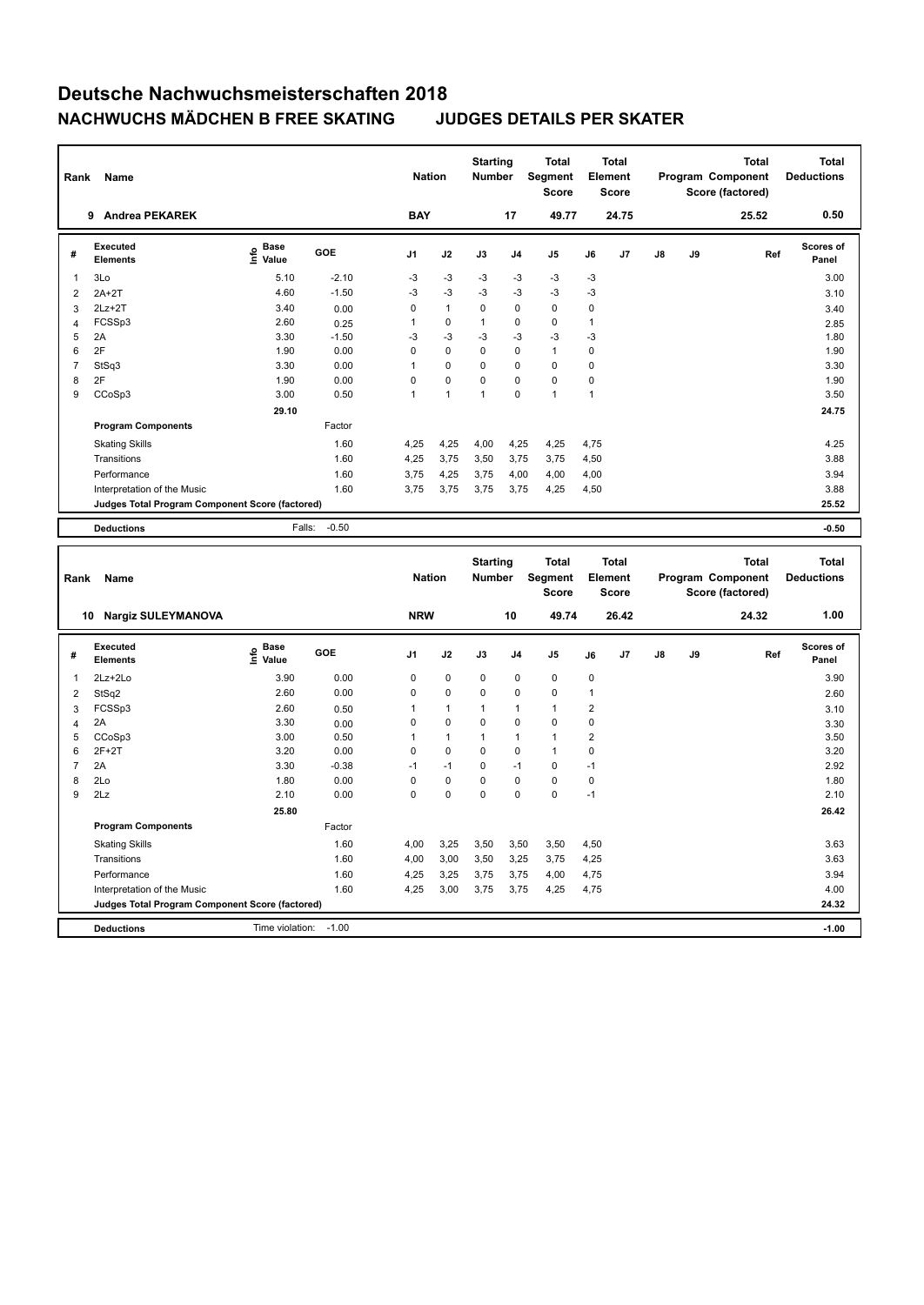| Rank                           | Name                                            |                                           |              | <b>Nation</b>  |              | <b>Starting</b><br><b>Number</b> |                | <b>Total</b><br><b>Segment</b><br>Score |                | <b>Total</b><br>Element<br>Score        |    |    | <b>Total</b><br>Program Component<br>Score (factored) |     | <b>Total</b><br><b>Deductions</b> |
|--------------------------------|-------------------------------------------------|-------------------------------------------|--------------|----------------|--------------|----------------------------------|----------------|-----------------------------------------|----------------|-----------------------------------------|----|----|-------------------------------------------------------|-----|-----------------------------------|
|                                | <b>Jana SCHWEGLER</b><br>11                     |                                           |              | <b>BAY</b>     |              |                                  | 14             | 48.69                                   |                | 22.38                                   |    |    | 26.31                                                 |     | 0.00                              |
| #                              | <b>Executed</b><br><b>Elements</b>              | $\frac{e}{E}$ Base<br>$\frac{e}{E}$ Value | GOE          | J1             | J2           | J3                               | J4             | J5                                      | J6             | J7                                      | J8 | J9 |                                                       | Ref | <b>Scores of</b><br>Panel         |
| 1                              | 2A                                              | 3.30                                      | $-1.50$      | -3             | $-3$         | $-3$                             | $-3$           | $-3$                                    | $-3$           |                                         |    |    |                                                       |     | 1.80                              |
| $\overline{2}$                 | $2Lz+2T$                                        | 3.40                                      | 0.00         | $\mathbf{1}$   | $\mathbf 0$  | $\mathbf 0$                      | 0              | $\mathbf 0$                             | $\mathbf 0$    |                                         |    |    |                                                       |     | 3.40                              |
| 3                              | 1Lz                                             | 0.60                                      | $-0.05$      | $-1$           | $\Omega$     | $\Omega$                         | 0              | $-1$                                    | $-1$           |                                         |    |    |                                                       |     | 0.55                              |
| $\overline{4}$                 | $2F+2T$                                         | 3.20                                      | 0.08         | $\mathbf{1}$   | $\mathbf{1}$ | 0                                | 0              | $\pmb{0}$                               | $\pmb{0}$      |                                         |    |    |                                                       |     | 3.28                              |
| 5                              | 2A                                              | 3.30                                      | $-1.50$      | $-3$           | $-3$         | $-3$                             | $-3$           | $-3$                                    | $-3$           |                                         |    |    |                                                       |     | 1.80                              |
| 6                              | FCSSp3                                          | 2.60                                      | 0.50         | $\mathbf{1}$   | $\Omega$     | $\mathbf{1}$                     | $\mathbf{1}$   | $\mathbf{1}$                            | $\mathbf 2$    |                                         |    |    |                                                       |     | 3.10                              |
| $\overline{7}$                 | StSq3                                           | 3.30                                      | 0.25         | $\overline{1}$ | 1            | 0                                | 0              | $\mathbf 0$                             | $\mathbf{1}$   |                                         |    |    |                                                       |     | 3.55                              |
| 8                              | 2F                                              | 1.90                                      | 0.00         | $\pmb{0}$      | 1            | 0                                | 0              | $\pmb{0}$                               | $\pmb{0}$      |                                         |    |    |                                                       |     | 1.90                              |
| 9                              | CCoSp2                                          | 2.50                                      | 0.50         | $\mathbf{1}$   | $\mathbf 0$  | $\mathbf{1}$                     | $\mathbf{1}$   | $\mathbf{1}$                            | $\overline{2}$ |                                         |    |    |                                                       |     | 3.00                              |
|                                |                                                 | 24.10                                     |              |                |              |                                  |                |                                         |                |                                         |    |    |                                                       |     | 22.38                             |
|                                | <b>Program Components</b>                       |                                           | Factor       |                |              |                                  |                |                                         |                |                                         |    |    |                                                       |     |                                   |
|                                | <b>Skating Skills</b>                           |                                           | 1.60         | 4,25           | 4,50         | 4,25                             | 4,25           | 4,25                                    | 5,00           |                                         |    |    |                                                       |     | 4.31                              |
|                                | Transitions                                     |                                           | 1.60         | 4,25           | 4,00         | 3,75                             | 3,75           | 4,00                                    | 4,75           |                                         |    |    |                                                       |     | 4.00                              |
|                                | Performance                                     |                                           | 1.60         | 4,00           | 4,25         | 3,75                             | 4,00           | 3,75                                    | 4,25           |                                         |    |    |                                                       |     | 4.00                              |
|                                | Interpretation of the Music                     |                                           | 1.60         | 4,50           | 4,00         | 4,00                             | 4,00           | 4,00                                    | 4,50           |                                         |    |    |                                                       |     | 4.13                              |
|                                | Judges Total Program Component Score (factored) |                                           |              |                |              |                                  |                |                                         |                |                                         |    |    |                                                       |     | 26.31                             |
|                                | <b>Deductions</b>                               |                                           |              |                |              |                                  |                |                                         |                |                                         |    |    |                                                       |     | 0.00                              |
|                                |                                                 |                                           |              |                |              |                                  |                |                                         |                |                                         |    |    |                                                       |     |                                   |
|                                |                                                 |                                           |              |                |              |                                  |                |                                         |                |                                         |    |    |                                                       |     |                                   |
| Rank                           | Name                                            |                                           |              | <b>Nation</b>  |              | <b>Starting</b><br>Number        |                | <b>Total</b><br>Segment<br><b>Score</b> |                | <b>Total</b><br>Element<br><b>Score</b> |    |    | <b>Total</b><br>Program Component<br>Score (factored) |     | <b>Total</b><br><b>Deductions</b> |
|                                | 12 Christine FLOHR                              |                                           |              | <b>BER</b>     |              |                                  | 12             | 46.55                                   |                | 22.85                                   |    |    | 24.70                                                 |     | 1.00                              |
| #                              | <b>Executed</b><br><b>Elements</b>              | e Base<br>E Value                         | GOE          | J1             | J2           | J3                               | J <sub>4</sub> | J5                                      | J6             | J7                                      | J8 | J9 |                                                       | Ref | <b>Scores of</b><br>Panel         |
| 1                              | 2A                                              | 3.30                                      | $-1.50$      | -3             | $-3$         | $-3$                             | -3             | -3                                      | $-3$           |                                         |    |    |                                                       |     | 1.80                              |
|                                |                                                 | 3.40                                      | 0.15         | $\pmb{0}$      | $\mathbf{1}$ | $\mathbf{1}$                     | 0              | $\mathbf{1}$                            | 0              |                                         |    |    |                                                       |     |                                   |
| $\overline{2}$                 | $2Lz + 2T$<br>2F                                |                                           |              | $-1$           | $-1$         | $-1$                             | $-1$           | $-1$                                    | $-1$           |                                         |    |    |                                                       |     | 3.55                              |
| $\mathbf{3}$<br>$\overline{4}$ | 2Lo                                             | 1.90<br>1.80                              | $-0.30$      | $\mathsf 0$    | 0            | 0                                | $\mathsf 0$    | $\pmb{0}$                               | $\mathbf{1}$   |                                         |    |    |                                                       |     | 1.60                              |
| 5                              | CCoSp3                                          | 3.00                                      | 0.00<br>0.00 | $\mathbf 0$    | 0            | 0                                | 0              | $\mathbf 0$                             | $\mathbf{1}$   |                                         |    |    |                                                       |     | 1.80<br>3.00                      |
| 6                              | $2Lz+2T$                                        | 3.40                                      | 0.30         | 1              | $\mathbf{1}$ | $\mathbf{1}$                     | 1              | $\ddot{\phantom{0}}$                    | $\overline{2}$ |                                         |    |    |                                                       |     | 3.70                              |
| $\overline{7}$                 | StSq3                                           | 3.30                                      | 0.00         | 1              | 0            | 0                                | 0              | $\mathbf 0$                             | $\mathbf 0$    |                                         |    |    |                                                       |     | 3.30                              |
| 8                              | 2F                                              | 1.90                                      | 0.30         | $\mathsf 0$    | $\mathbf{1}$ | $\mathbf{1}$                     | $\mathbf{1}$   | $\overline{1}$                          | $\mathbf{1}$   |                                         |    |    |                                                       |     | 2.20                              |
| 9                              | FCSp1                                           | 1.90                                      | 0.00         | $\Omega$       | $\pmb{0}$    | $\mathbf 0$                      | $\Omega$       | $\pmb{0}$                               | $\mathbf{1}$   |                                         |    |    |                                                       |     | 1.90                              |
|                                |                                                 | 23.90                                     |              |                |              |                                  |                |                                         |                |                                         |    |    |                                                       |     | 22.85                             |
|                                | <b>Program Components</b>                       |                                           | Factor       |                |              |                                  |                |                                         |                |                                         |    |    |                                                       |     |                                   |
|                                | <b>Skating Skills</b>                           |                                           | 1.60         | 4,00           | 4,25         | 3,75                             | 4,00           | 4,00                                    | 5,00           |                                         |    |    |                                                       |     | 4.06                              |
|                                | Transitions                                     |                                           | 1.60         | 3,75           | 4,00         | 3,50                             | 3,50           | 4,00                                    | 4,50           |                                         |    |    |                                                       |     | 3.81                              |
|                                | Performance                                     |                                           | 1.60         | 3,75           | 3,75         | 3,75                             | 3,75           | 3,75                                    | 4,75           |                                         |    |    |                                                       |     | 3.75                              |
|                                | Interpretation of the Music                     |                                           | 1.60         | 3,50           | 3,75         | 3,75                             | 3,75           | 4,00                                    | 4,75           |                                         |    |    |                                                       |     | 3.81                              |
|                                | Judges Total Program Component Score (factored) |                                           |              |                |              |                                  |                |                                         |                |                                         |    |    |                                                       |     | 24.70                             |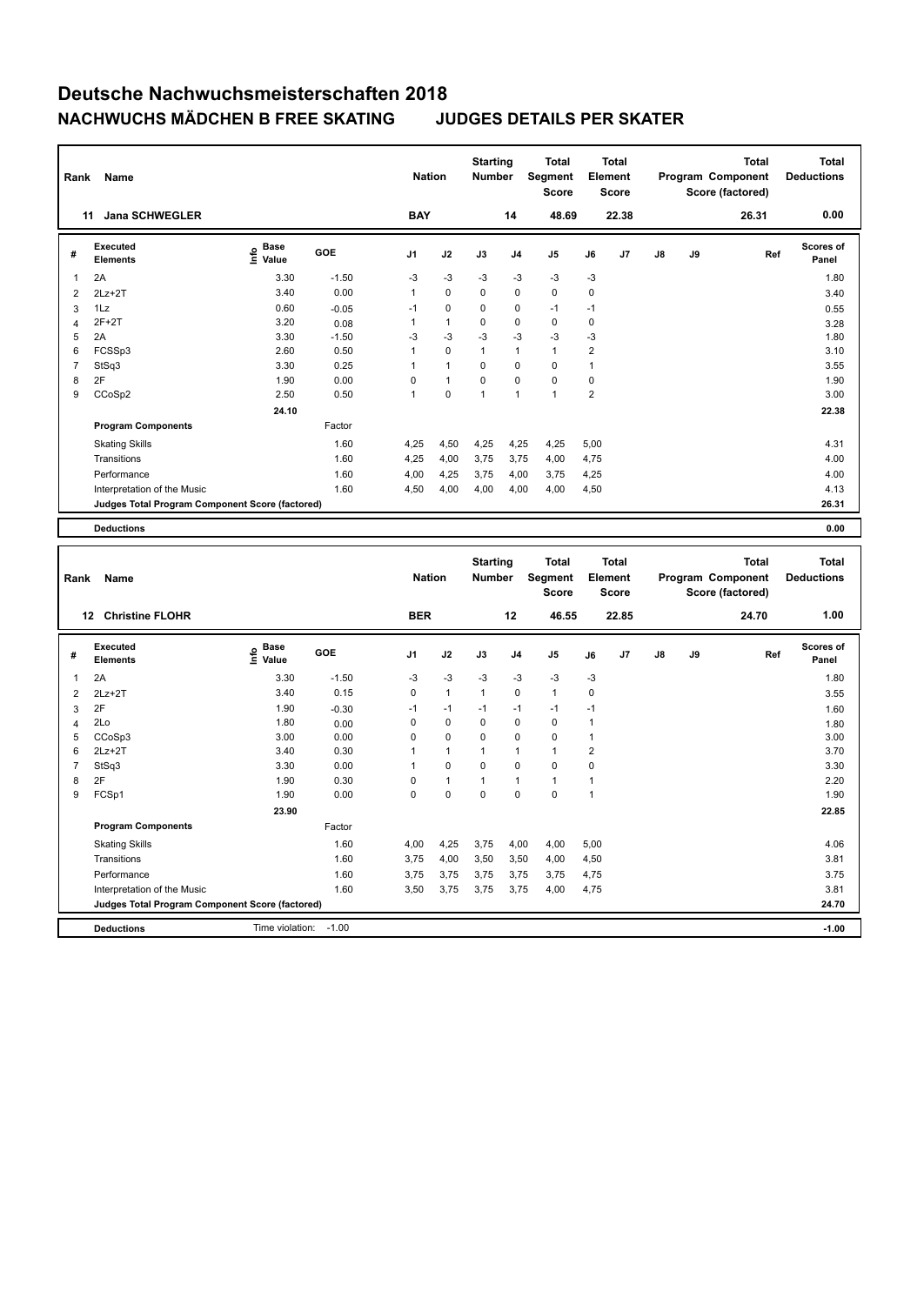| Rank                | Name                                            |                                           |                 | <b>Nation</b>       |              | <b>Starting</b><br><b>Number</b> |                     | <b>Total</b><br>Segment<br><b>Score</b> |                      | <b>Total</b><br>Element<br><b>Score</b> |    |    | <b>Total</b><br>Program Component<br>Score (factored) | <b>Total</b><br><b>Deductions</b> |
|---------------------|-------------------------------------------------|-------------------------------------------|-----------------|---------------------|--------------|----------------------------------|---------------------|-----------------------------------------|----------------------|-----------------------------------------|----|----|-------------------------------------------------------|-----------------------------------|
|                     | 13 Anna SCHLESINGER                             |                                           |                 | B-W                 |              |                                  | 4                   | 46.36                                   |                      | 23.55                                   |    |    | 23.31                                                 | 0.50                              |
| #                   | <b>Executed</b><br><b>Elements</b>              | $\frac{e}{E}$ Base<br>$\frac{e}{E}$ Value | GOE             | J <sub>1</sub>      | J2           | J3                               | J4                  | J <sub>5</sub>                          | J6                   | J7                                      | J8 | J9 | Ref                                                   | Scores of<br>Panel                |
| $\mathbf{1}$        | $1A+2Lo$                                        | 2.90                                      | $-0.90$         | -3                  | $-3$         | $-3$                             | $-3$                | $-3$                                    | $-3$                 |                                         |    |    |                                                       | 2.00                              |
| $\overline{2}$      | $2F+2T$                                         | 3.20                                      | 0.00            | $\mathsf 0$         | 0            | 0                                | $\mathbf 0$         | $\mathbf 0$                             | $\mathbf 0$          |                                         |    |    |                                                       | 3.20                              |
| 3                   | 2Lz                                             | 2.10                                      | 0.23            | 1                   | $\mathbf{1}$ | 0                                | 1                   | $\pmb{0}$                               | $\mathbf{1}$         |                                         |    |    |                                                       | 2.33                              |
| $\overline{4}$      | CCoSp3                                          | 3.00                                      | 0.63            | $\overline{2}$      | $\mathbf{1}$ | 1                                | 1                   | $\mathbf{1}$                            | $\overline{2}$       |                                         |    |    |                                                       | 3.63                              |
| 5                   | 2F                                              | 1.90                                      | 0.00            | 0                   | 0            | 0                                | 0                   | $\mathbf 0$                             | $\mathbf 0$          |                                         |    |    |                                                       | 1.90                              |
| 6                   | StSq3                                           | 3.30                                      | 0.00            | $\mathbf 0$         | 0            | $\mathbf 0$                      | 0                   | $\mathbf 0$                             | $\mathbf 0$          |                                         |    |    |                                                       | 3.30                              |
| $\overline{7}$      | 2Lz                                             | 2.10                                      | 0.23            | $\mathbf{1}$        | $\mathbf{1}$ | $\mathbf{1}$                     | $\Omega$            | $\mathbf 0$                             | $\mathbf{1}$         |                                         |    |    |                                                       | 2.33                              |
| 8                   | 2Lo                                             | 1.80                                      | 0.08            | $\mathsf 0$         | $\mathbf{1}$ | 1                                | 0                   | $\pmb{0}$                               | $\mathbf 0$          |                                         |    |    |                                                       | 1.88                              |
| 9                   | FCSSp3                                          | 2.60                                      | 0.38            | 1                   | $\Omega$     | 0                                | 1                   | $\mathbf{1}$                            | $\mathbf{1}$         |                                         |    |    |                                                       | 2.98                              |
|                     |                                                 | 22.90                                     |                 |                     |              |                                  |                     |                                         |                      |                                         |    |    |                                                       | 23.55                             |
|                     | <b>Program Components</b>                       |                                           | Factor          |                     |              |                                  |                     |                                         |                      |                                         |    |    |                                                       |                                   |
|                     | <b>Skating Skills</b>                           |                                           | 1.60            | 4,25                | 4,00         | 3,75                             | 3,75                | 3,75                                    | 3,25                 |                                         |    |    |                                                       | 3.81                              |
|                     | Transitions                                     |                                           | 1.60            | 3,50                | 3,50         | 3,50                             | 3,25                | 3,50                                    | 3,00                 |                                         |    |    |                                                       | 3.44                              |
|                     | Performance                                     |                                           | 1.60            | 4,00                | 4,00         | 3,50                             | 3,50                | 3,75                                    | 3,50                 |                                         |    |    |                                                       | 3.69                              |
|                     | Interpretation of the Music                     |                                           | 1.60            | 3,75                | 3,75         | 3,50                             | 3,50                | 3,75                                    | 3,25                 |                                         |    |    |                                                       | 3.63                              |
|                     | Judges Total Program Component Score (factored) |                                           |                 |                     |              |                                  |                     |                                         |                      |                                         |    |    |                                                       | 23.31                             |
|                     |                                                 |                                           |                 |                     |              |                                  |                     |                                         |                      |                                         |    |    |                                                       |                                   |
|                     | <b>Deductions</b>                               | Falls:                                    | $-0.50$         |                     |              |                                  |                     |                                         |                      |                                         |    |    |                                                       | $-0.50$                           |
|                     |                                                 |                                           |                 |                     |              |                                  |                     |                                         |                      |                                         |    |    |                                                       |                                   |
|                     |                                                 |                                           |                 |                     |              |                                  |                     |                                         |                      |                                         |    |    |                                                       |                                   |
|                     |                                                 |                                           |                 |                     |              | <b>Starting</b>                  |                     | <b>Total</b>                            |                      | <b>Total</b>                            |    |    | <b>Total</b>                                          | <b>Total</b>                      |
| Rank                | Name                                            |                                           |                 | <b>Nation</b>       |              | Number                           |                     | Segment                                 |                      | Element                                 |    |    | Program Component                                     | <b>Deductions</b>                 |
|                     |                                                 |                                           |                 |                     |              |                                  |                     | <b>Score</b>                            |                      | <b>Score</b>                            |    |    | Score (factored)                                      |                                   |
|                     | 14 Cecile PFISTER                               |                                           |                 | <b>SAS</b>          |              |                                  | 5                   | 45.81                                   |                      | 23.40                                   |    |    | 22.91                                                 | 0.50                              |
|                     |                                                 |                                           |                 |                     |              |                                  |                     |                                         |                      |                                         |    |    |                                                       |                                   |
| #                   | <b>Executed</b><br><b>Elements</b>              | e Base<br>E Value                         | GOE             | J <sub>1</sub>      | J2           | J3                               | J4                  | J <sub>5</sub>                          | J6                   | J7                                      | J8 | J9 | Ref                                                   | <b>Scores of</b><br>Panel         |
|                     |                                                 |                                           |                 |                     |              |                                  |                     |                                         |                      |                                         |    |    |                                                       |                                   |
| $\mathbf{1}$        | StSq2                                           | 2.60                                      | 0.00            | 0                   | 0            | 0                                | 0                   | $\mathbf 0$                             | 0                    |                                         |    |    |                                                       | 2.60                              |
| $\overline{2}$      | $2Lo+2T$                                        | 3.10                                      | $-0.08$         | $\mathsf 0$         | $-1$         | $-1$                             | 0                   | $\pmb{0}$                               | $\mathbf 0$          |                                         |    |    |                                                       | 3.02                              |
| 3                   | 2A                                              | 3.30                                      | 0.00            | $\mathsf 0$         | 0            | 0                                | 0                   | $\mathbf 0$                             | $\mathbf 0$          |                                         |    |    |                                                       | 3.30                              |
| $\overline{4}$<br>5 | FSSp3<br>2A                                     | 2.60<br>3.30                              | 0.00<br>$-1.00$ | $\mathbf 0$<br>$-1$ | $-1$<br>$-2$ | 0<br>$-2$                        | $\mathbf 0$<br>$-2$ | $\mathbf 0$<br>$-3$                     | $\mathbf{1}$<br>$-2$ |                                         |    |    |                                                       | 2.60<br>2.30                      |
| 6                   | 2Lz                                             | 2.10                                      | 0.08            | $\mathbf{1}$        | 0            | 0                                | 0                   | $\mathbf 0$                             | $\mathbf{1}$         |                                         |    |    |                                                       | 2.18                              |
| $\overline{7}$      | $2F+2T$                                         | 3.20                                      | 0.00            | $\mathbf 0$         | 0            | 0                                | $\mathbf 0$         | $\mathbf 0$                             | $\mathbf 0$          |                                         |    |    |                                                       | 3.20                              |
| 8                   | 2Lz                                             | 2.10                                      | $-0.90$         | -3                  | $-3$         | $-3$                             | $-3$                | $-3$                                    | $-3$                 |                                         |    |    |                                                       | 1.20                              |
| 9                   | CCoSp3                                          | 3.00                                      | 0.00            | $\mathbf 0$         | $-1$         | 0                                | $\mathbf 0$         | $\mathbf 0$                             | $\mathbf 0$          |                                         |    |    |                                                       | 3.00                              |
|                     |                                                 | 25.30                                     |                 |                     |              |                                  |                     |                                         |                      |                                         |    |    |                                                       | 23.40                             |
|                     | <b>Program Components</b>                       |                                           | Factor          |                     |              |                                  |                     |                                         |                      |                                         |    |    |                                                       |                                   |
|                     |                                                 |                                           |                 |                     |              |                                  |                     |                                         |                      |                                         |    |    |                                                       |                                   |
|                     | <b>Skating Skills</b>                           |                                           | 1.60            | 3,75                | 3,50         | 3,50                             | 4,00                | 3,75                                    | 3,00                 |                                         |    |    |                                                       | 3.63                              |
|                     | Transitions                                     |                                           | 1.60            | 3,50                | 3,00         | 3,25                             | 3,50                | 3,50                                    | 2,75                 |                                         |    |    |                                                       | 3.31                              |
|                     | Performance                                     |                                           | 1.60            | 4,00                | 3,75         | 3,50                             | 3,75                | 3,75                                    | 3,50                 |                                         |    |    |                                                       | 3.69                              |
|                     | Interpretation of the Music                     |                                           | 1.60            | 4,00                | 3,50         | 3,50                             | 3,75                | 4,00                                    | 3,00                 |                                         |    |    |                                                       | 3.69                              |
|                     | Judges Total Program Component Score (factored) |                                           | $-0.50$         |                     |              |                                  |                     |                                         |                      |                                         |    |    |                                                       | 22.91                             |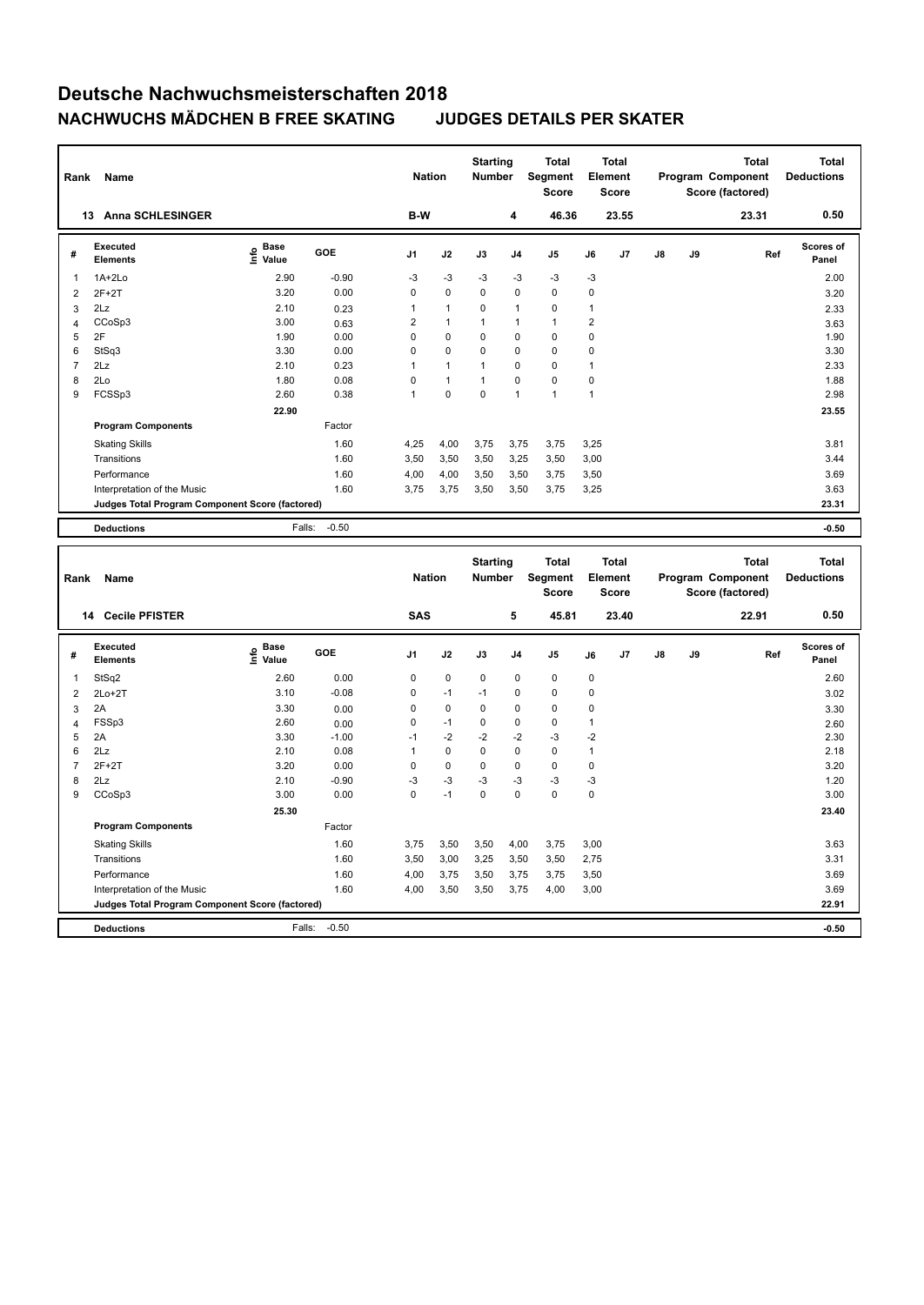| Rank           | Name                                            |              |                      |         | <b>Nation</b>  |                | <b>Starting</b><br><b>Number</b> |                | <b>Total</b><br>Segment<br><b>Score</b> |                | <b>Total</b><br>Element<br><b>Score</b> |               |    | <b>Total</b><br>Program Component<br>Score (factored) | <b>Total</b><br><b>Deductions</b> |
|----------------|-------------------------------------------------|--------------|----------------------|---------|----------------|----------------|----------------------------------|----------------|-----------------------------------------|----------------|-----------------------------------------|---------------|----|-------------------------------------------------------|-----------------------------------|
|                | <b>Lara MESSINGER</b><br>15                     |              |                      |         | <b>NRW</b>     |                |                                  | 3              | 44.45                                   |                | 21.65                                   |               |    | 23.30                                                 | 0.50                              |
| #              | <b>Executed</b><br><b>Elements</b>              | lnfo         | <b>Base</b><br>Value | GOE     | J <sub>1</sub> | J2             | J3                               | J <sub>4</sub> | J <sub>5</sub>                          | J6             | J7                                      | $\mathsf{J}8$ | J9 | Ref                                                   | <b>Scores of</b><br>Panel         |
| 1              | $2Lz+2T$                                        |              | 3.40                 | 0.00    | 0              | $\mathbf 0$    | 0                                | 0              | 0                                       | 0              |                                         |               |    |                                                       | 3.40                              |
| $\overline{2}$ | 2A<                                             | $\checkmark$ | 2.30                 | $-1.50$ | $-3$           | $-3$           | $-3$                             | $-3$           | $-3$                                    | $-3$           |                                         |               |    |                                                       | 0.80                              |
| 3              | 2Lo                                             |              | 1.80                 | 0.00    | $\Omega$       | $\mathbf 0$    | 0                                | $\mathbf 0$    | 0                                       | $\mathbf{1}$   |                                         |               |    |                                                       | 1.80                              |
| 4              | FCSp3                                           |              | 2.80                 | 0.50    |                | $\overline{1}$ |                                  | $\mathbf{1}$   | $\mathbf 0$                             | $\overline{2}$ |                                         |               |    |                                                       | 3.30                              |
| 5              | $2F+2T$                                         |              | 3.20                 | $-0.53$ | $-1$           | $-2$           | $-2$                             | $-1$           | $-2$                                    | $-2$           |                                         |               |    |                                                       | 2.67                              |
| 6              | 2Lz                                             |              | 2.10                 | $-0.30$ | $-1$           | $-1$           | $-1$                             | $-1$           | $-1$                                    | $-1$           |                                         |               |    |                                                       | 1.80                              |
| 7              | StSq2                                           |              | 2.60                 | 0.00    | $\Omega$       | $\Omega$       | $\Omega$                         | $\mathbf 0$    | $\Omega$                                | 1              |                                         |               |    |                                                       | 2.60                              |
| 8              | 2F                                              |              | 1.90                 | 0.00    | $-1$           | $\mathbf 0$    | $\Omega$                         | $\mathbf 0$    | 0                                       | 0              |                                         |               |    |                                                       | 1.90                              |
| 9              | CCoSp3                                          |              | 3.00                 | 0.38    | -1             | 0              | 1                                | $\mathbf 0$    | $\mathbf{1}$                            | $\overline{2}$ |                                         |               |    |                                                       | 3.38                              |
|                |                                                 |              | 23.10                |         |                |                |                                  |                |                                         |                |                                         |               |    |                                                       | 21.65                             |
|                | <b>Program Components</b>                       |              |                      | Factor  |                |                |                                  |                |                                         |                |                                         |               |    |                                                       |                                   |
|                | <b>Skating Skills</b>                           |              |                      | 1.60    | 3,50           | 3,75           | 4,00                             | 4,00           | 3,75                                    | 3,50           |                                         |               |    |                                                       | 3.75                              |
|                | Transitions                                     |              |                      | 1.60    | 3,25           | 3,50           | 3,75                             | 3,50           | 3,50                                    | 3,00           |                                         |               |    |                                                       | 3.44                              |
|                | Performance                                     |              |                      | 1.60    | 3,50           | 4,00           | 3,75                             | 3,75           | 3,75                                    | 3,25           |                                         |               |    |                                                       | 3.69                              |
|                | Interpretation of the Music                     |              |                      | 1.60    | 3,25           | 3,75           | 4,00                             | 3,75           | 3,75                                    | 3,50           |                                         |               |    |                                                       | 3.69                              |
|                | Judges Total Program Component Score (factored) |              |                      |         |                |                |                                  |                |                                         |                |                                         |               |    |                                                       | 23.30                             |
|                | <b>Deductions</b>                               |              | Falls:               | $-0.50$ |                |                |                                  |                |                                         |                |                                         |               |    |                                                       | $-0.50$                           |

< Under-rotated jump ! Not clear edge

| Rank | Name                                            |         |                      |            | <b>Nation</b>  |                          | <b>Starting</b><br><b>Number</b> |                | <b>Total</b><br>Segment<br><b>Score</b> | Element     | <b>Total</b><br><b>Score</b> |               |    | <b>Total</b><br>Program Component<br>Score (factored) | <b>Total</b><br><b>Deductions</b> |
|------|-------------------------------------------------|---------|----------------------|------------|----------------|--------------------------|----------------------------------|----------------|-----------------------------------------|-------------|------------------------------|---------------|----|-------------------------------------------------------|-----------------------------------|
| 16   | Jacqueline ROT                                  |         |                      |            | B-W            |                          |                                  | $\overline{7}$ | 43.76                                   |             | 20.16                        |               |    | 23.60                                                 | 0.00                              |
| #    | Executed<br><b>Elements</b>                     | lnfo    | <b>Base</b><br>Value | <b>GOE</b> | J <sub>1</sub> | J2                       | J3                               | J <sub>4</sub> | J5                                      | J6          | J7                           | $\mathsf{J}8$ | J9 | Ref                                                   | Scores of<br>Panel                |
| 1    | 2A                                              |         | 3.30                 | 0.25       | $\mathbf{1}$   | $\mathbf{1}$             | $\mathbf{1}$                     | $\mathbf 0$    | $\mathbf 0$                             | 0           |                              |               |    |                                                       | 3.55                              |
| 2    | 2A                                              |         | 3.30                 | 0.38       |                | $\mathbf{1}$             | 1                                | $\mathbf 0$    | $\mathbf 0$                             | 1           |                              |               |    |                                                       | 3.68                              |
| 3    | 3S<+SEQ+2T*                                     | $\star$ | 2.48                 | $-1.75$    | $-3$           | $-2$                     | $-3$                             | $-2$           | $-2$                                    | $-3$        |                              |               |    |                                                       | 0.73                              |
| 4    | 3S                                              |         | 4.40                 | $-2.10$    | $-3$           | $-3$                     | $-3$                             | $-3$           | $-3$                                    | $-3$        |                              |               |    |                                                       | 2.30                              |
| 5    | FCSp                                            |         | 0.00                 | 0.00       | ٠              | $\overline{\phantom{a}}$ | $\overline{a}$                   | ٠              | $\overline{\phantom{a}}$                |             |                              |               |    |                                                       | 0.00                              |
| 6    | StSq3                                           |         | 3.30                 | 0.00       | 0              | $\mathbf 0$              | 0                                | 0              | $\mathbf 0$                             | 1           |                              |               |    |                                                       | 3.30                              |
|      | $1F+2T$                                         |         | 1.80                 | $-0.10$    | 0              | $\mathbf 0$              | $-1$                             | 0              | $-1$                                    | $-1$        |                              |               |    |                                                       | 1.70                              |
| 8    | 2F                                              |         | 1.90                 | 0.00       | 0              | $\mathbf{1}$             | 0                                | 0              | 0                                       | $\mathbf 0$ |                              |               |    |                                                       | 1.90                              |
| 9    | CCoSp3                                          |         | 3.00                 | 0.00       | $\Omega$       | $\mathbf 0$              | $\Omega$                         | $\Omega$       | $\Omega$                                | $\Omega$    |                              |               |    |                                                       | 3.00                              |
|      |                                                 |         | 23.48                |            |                |                          |                                  |                |                                         |             |                              |               |    |                                                       | 20.16                             |
|      | <b>Program Components</b>                       |         |                      | Factor     |                |                          |                                  |                |                                         |             |                              |               |    |                                                       |                                   |
|      | <b>Skating Skills</b>                           |         |                      | 1.60       | 4,00           | 4,25                     | 3,75                             | 3,75           | 3,75                                    | 3.75        |                              |               |    |                                                       | 3.81                              |
|      | Transitions                                     |         |                      | 1.60       | 3,75           | 3,50                     | 3,25                             | 3,50           | 3,75                                    | 3,25        |                              |               |    |                                                       | 3.50                              |
|      | Performance                                     |         |                      | 1.60       | 4,00           | 4,25                     | 3,25                             | 3,75           | 4,00                                    | 3,25        |                              |               |    |                                                       | 3.75                              |
|      | Interpretation of the Music                     |         |                      | 1.60       | 4,00           | 3,50                     | 3,50                             | 3,50           | 4,00                                    | 3,75        |                              |               |    |                                                       | 3.69                              |
|      | Judges Total Program Component Score (factored) |         |                      |            |                |                          |                                  |                |                                         |             |                              |               |    |                                                       | 23.60                             |
|      | <b>Deductions</b>                               |         |                      |            |                |                          |                                  |                |                                         |             |                              |               |    |                                                       | 0.00                              |

< Under-rotated jump \* Invalid element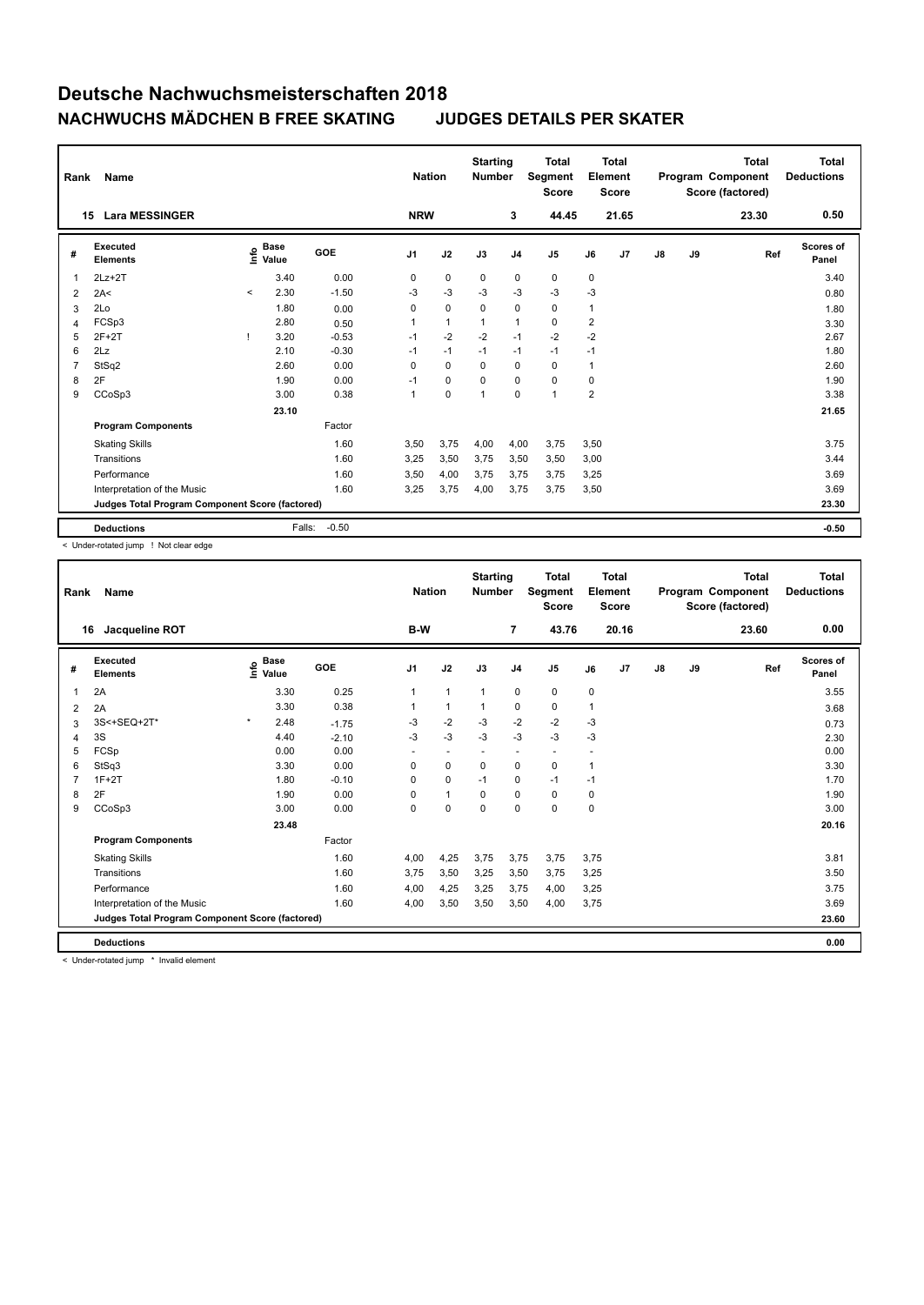| Rank | Name                                            |      |                      |         | <b>Nation</b>  |              | <b>Starting</b><br><b>Number</b> |                | <b>Total</b><br>Segment<br><b>Score</b> |      | <b>Total</b><br>Element<br><b>Score</b> |               |    | <b>Total</b><br>Program Component<br>Score (factored) | <b>Total</b><br><b>Deductions</b> |
|------|-------------------------------------------------|------|----------------------|---------|----------------|--------------|----------------------------------|----------------|-----------------------------------------|------|-----------------------------------------|---------------|----|-------------------------------------------------------|-----------------------------------|
|      | <b>Kiara SIEHR</b><br>17                        |      |                      |         | B-W            |              |                                  | 9              | 42.82                                   |      | 18.90                                   |               |    | 23.92                                                 | 0.00                              |
| #    | Executed<br><b>Elements</b>                     | ١nfo | <b>Base</b><br>Value | GOE     | J <sub>1</sub> | J2           | J3                               | J <sub>4</sub> | J5                                      | J6   | J7                                      | $\mathsf{J}8$ | J9 | Ref                                                   | <b>Scores of</b><br>Panel         |
| 1    | 2Fe                                             | e    | 1.40                 | $-0.53$ | $-1$           | $-1$         | $-2$                             | $-2$           | $-2$                                    | $-2$ |                                         |               |    |                                                       | 0.87                              |
| 2    | 2Lz                                             |      | 2.10                 | 0.00    | 0              | $\mathbf 0$  | 0                                | $\mathbf 0$    | $\mathbf 0$                             | 0    |                                         |               |    |                                                       | 2.10                              |
| 3    | $2S+2Lo$                                        |      | 3.10                 | 0.00    | 0              | 0            | 0                                | 0              | $\mathbf 0$                             | 0    |                                         |               |    |                                                       | 3.10                              |
| 4    | FSSp3                                           |      | 2.60                 | 0.00    | 0              | 0            | 0                                | $\pmb{0}$      | $\pmb{0}$                               | 1    |                                         |               |    |                                                       | 2.60                              |
| 5    | 1Lz                                             |      | 0.60                 | 0.00    | 0              | $\mathbf 0$  | 0                                | 0              | $-1$                                    | 0    |                                         |               |    |                                                       | 0.60                              |
| 6    | StSq2                                           |      | 2.60                 | 0.13    | 0              | $\mathbf{1}$ | 0                                | 0              | 0                                       | 1    |                                         |               |    |                                                       | 2.73                              |
| 7    | 2Fe                                             | e    | 1.40                 | $-0.53$ | $-1$           | $-1$         | $-2$                             | $-2$           | $-2$                                    | $-2$ |                                         |               |    |                                                       | 0.87                              |
| 8    | $1A+2Lo$                                        |      | 2.90                 | 0.00    | 0              | 0            | 0                                | $\mathbf 0$    | $\mathbf 0$                             | 1    |                                         |               |    |                                                       | 2.90                              |
| 9    | CCoSp3                                          |      | 3.00                 | 0.13    | 1              | $\mathbf 0$  | 0                                | $\mathbf 0$    | $\pmb{0}$                               | 1    |                                         |               |    |                                                       | 3.13                              |
|      |                                                 |      | 19.70                |         |                |              |                                  |                |                                         |      |                                         |               |    |                                                       | 18.90                             |
|      | <b>Program Components</b>                       |      |                      | Factor  |                |              |                                  |                |                                         |      |                                         |               |    |                                                       |                                   |
|      | <b>Skating Skills</b>                           |      |                      | 1.60    | 4,00           | 4,00         | 3,50                             | 3,75           | 3,75                                    | 4,00 |                                         |               |    |                                                       | 3.88                              |
|      | Transitions                                     |      |                      | 1.60    | 3,75           | 3,50         | 3,25                             | 3,50           | 3,75                                    | 3,75 |                                         |               |    |                                                       | 3.63                              |
|      | Performance                                     |      |                      | 1.60    | 3,75           | 3,50         | 3,50                             | 3,75           | 3,75                                    | 4,00 |                                         |               |    |                                                       | 3.69                              |
|      | Interpretation of the Music                     |      |                      | 1.60    | 4,00           | 3,75         | 3,50                             | 3,75           | 3,75                                    | 3,75 |                                         |               |    |                                                       | 3.75                              |
|      | Judges Total Program Component Score (factored) |      |                      |         |                |              |                                  |                |                                         |      |                                         |               |    |                                                       | 23.92                             |
|      | <b>Deductions</b>                               |      |                      |         |                |              |                                  |                |                                         |      |                                         |               |    |                                                       | 0.00                              |

e Wrong edge

| Rank | Name                                            |   |                                  |         | <b>Nation</b>  |             | <b>Starting</b><br><b>Number</b> |                | <b>Total</b><br>Segment<br><b>Score</b> | Element     | Total<br><b>Score</b> |               |    | <b>Total</b><br>Program Component<br>Score (factored) | <b>Total</b><br><b>Deductions</b> |
|------|-------------------------------------------------|---|----------------------------------|---------|----------------|-------------|----------------------------------|----------------|-----------------------------------------|-------------|-----------------------|---------------|----|-------------------------------------------------------|-----------------------------------|
| 18   | <b>Anna-Maria KISTNER</b>                       |   |                                  |         | <b>THR</b>     |             |                                  | $\overline{2}$ | 41.30                                   |             | 19.70                 |               |    | 21.60                                                 | 0.00                              |
| #    | <b>Executed</b><br><b>Elements</b>              |   | <b>Base</b><br>e Base<br>⊆ Value | GOE     | J <sub>1</sub> | J2          | J3                               | J <sub>4</sub> | J5                                      | J6          | J7                    | $\mathsf{J}8$ | J9 | Ref                                                   | Scores of<br>Panel                |
| 1    | $1A+2T$                                         |   | 2.40                             | 0.00    | 0              | $\mathbf 0$ | 0                                | $\mathbf 0$    | $\pmb{0}$                               | 1           |                       |               |    |                                                       | 2.40                              |
| 2    | 2Lo                                             |   | 1.80                             | 0.00    | 1              | $\mathbf 0$ | $\Omega$                         | $\mathbf 0$    | $\mathbf 0$                             | $\mathbf 0$ |                       |               |    |                                                       | 1.80                              |
| 3    | CCoSp3                                          |   | 3.00                             | 0.13    |                | $\mathbf 0$ | 0                                | 0              | $\mathbf 0$                             | 1           |                       |               |    |                                                       | 3.13                              |
| 4    | 2Lze                                            | e | 1.50                             | $-0.53$ | $-2$           | $-1$        | $-2$                             | $-1$           | $-2$                                    | $-2$        |                       |               |    |                                                       | 0.97                              |
| 5    | $2F+2T$                                         |   | 3.20                             | 0.00    | 0              | $\mathbf 0$ | $\mathbf 0$                      | $\mathbf 0$    | $\mathbf 0$                             | $\mathbf 0$ |                       |               |    |                                                       | 3.20                              |
| 6    | 2F                                              |   | 1.90                             | 0.00    | 0              | $\mathbf 0$ | 0                                | 0              | $\mathbf 0$                             | 1           |                       |               |    |                                                       | 1.90                              |
| 7    | 2Lz                                             |   | 2.10                             | $-0.30$ | $-1$           | $-1$        | $-1$                             | $-1$           | $-1$                                    | $-1$        |                       |               |    |                                                       | 1.80                              |
| 8    | FCSp1                                           |   | 1.90                             | 0.00    | $\Omega$       | $\mathbf 0$ | $\Omega$                         | $\mathbf 0$    | $\mathbf 0$                             | $-1$        |                       |               |    |                                                       | 1.90                              |
| 9    | StSq2                                           |   | 2.60                             | 0.00    |                | $\mathbf 0$ | $\Omega$                         | 0              | $\mathbf 0$                             | $\mathbf 0$ |                       |               |    |                                                       | 2.60                              |
|      |                                                 |   | 20.40                            |         |                |             |                                  |                |                                         |             |                       |               |    |                                                       | 19.70                             |
|      | <b>Program Components</b>                       |   |                                  | Factor  |                |             |                                  |                |                                         |             |                       |               |    |                                                       |                                   |
|      | <b>Skating Skills</b>                           |   |                                  | 1.60    | 3,50           | 3,25        | 3,75                             | 3,75           | 3,50                                    | 3,25        |                       |               |    |                                                       | 3.50                              |
|      | Transitions                                     |   |                                  | 1.60    | 3,25           | 2,75        | 3,50                             | 3,50           | 3,25                                    | 3,00        |                       |               |    |                                                       | 3.25                              |
|      | Performance                                     |   |                                  | 1.60    | 3,50           | 3,25        | 3,75                             | 3,50           | 3,50                                    | 3,00        |                       |               |    |                                                       | 3.44                              |
|      | Interpretation of the Music                     |   |                                  | 1.60    | 3,50           | 2,75        | 3,50                             | 3,50           | 3,75                                    | 2,75        |                       |               |    |                                                       | 3.31                              |
|      | Judges Total Program Component Score (factored) |   |                                  |         |                |             |                                  |                |                                         |             |                       |               |    |                                                       | 21.60                             |
|      | <b>Deductions</b>                               |   |                                  |         |                |             |                                  |                |                                         |             |                       |               |    |                                                       | 0.00                              |

e Wrong edge ! Not clear edge